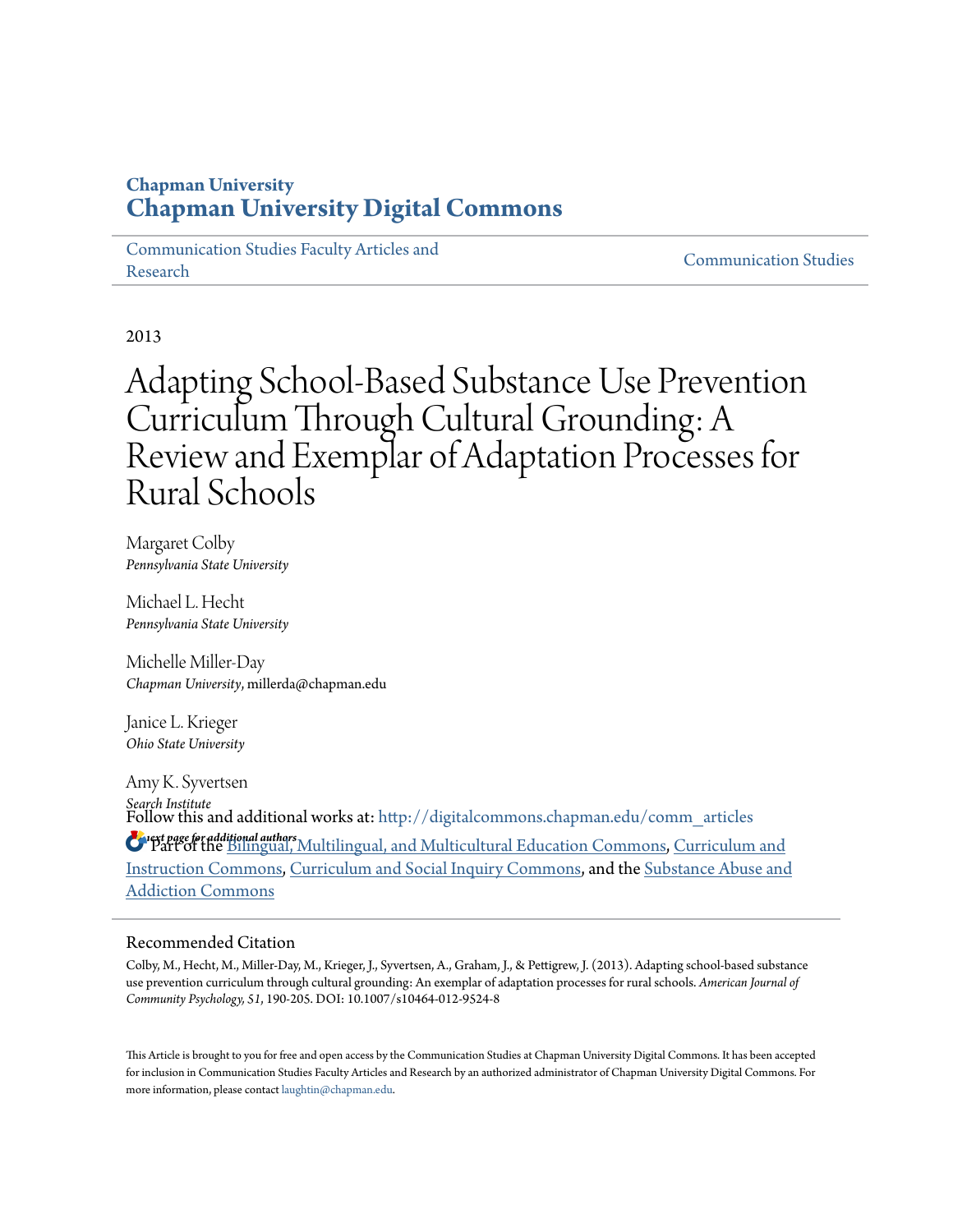# Adapting School-Based Substance Use Prevention Curriculum Through Cultural Grounding: A Review and Exemplar of Adaptation Processes for Rural Schools

## **Comments**

This is a pre-copy-editing, author-produced PDF of an article accepted for publication in *American Journal of Community Psychology*, volume 51, 2013 following peer review. The final publication is available at Springer via [DOI: 10.1007/s10464-012-9524-8.](http://dx.doi.org/10.1007/s10464-012-9524-8)

# **Copyright**

Springer

## **Authors**

Margaret Colby, Michael L. Hecht, Michelle Miller-Day, Janice L. Krieger, Amy K. Syvertsen, John W. Graham, and Jonathan Pettigrew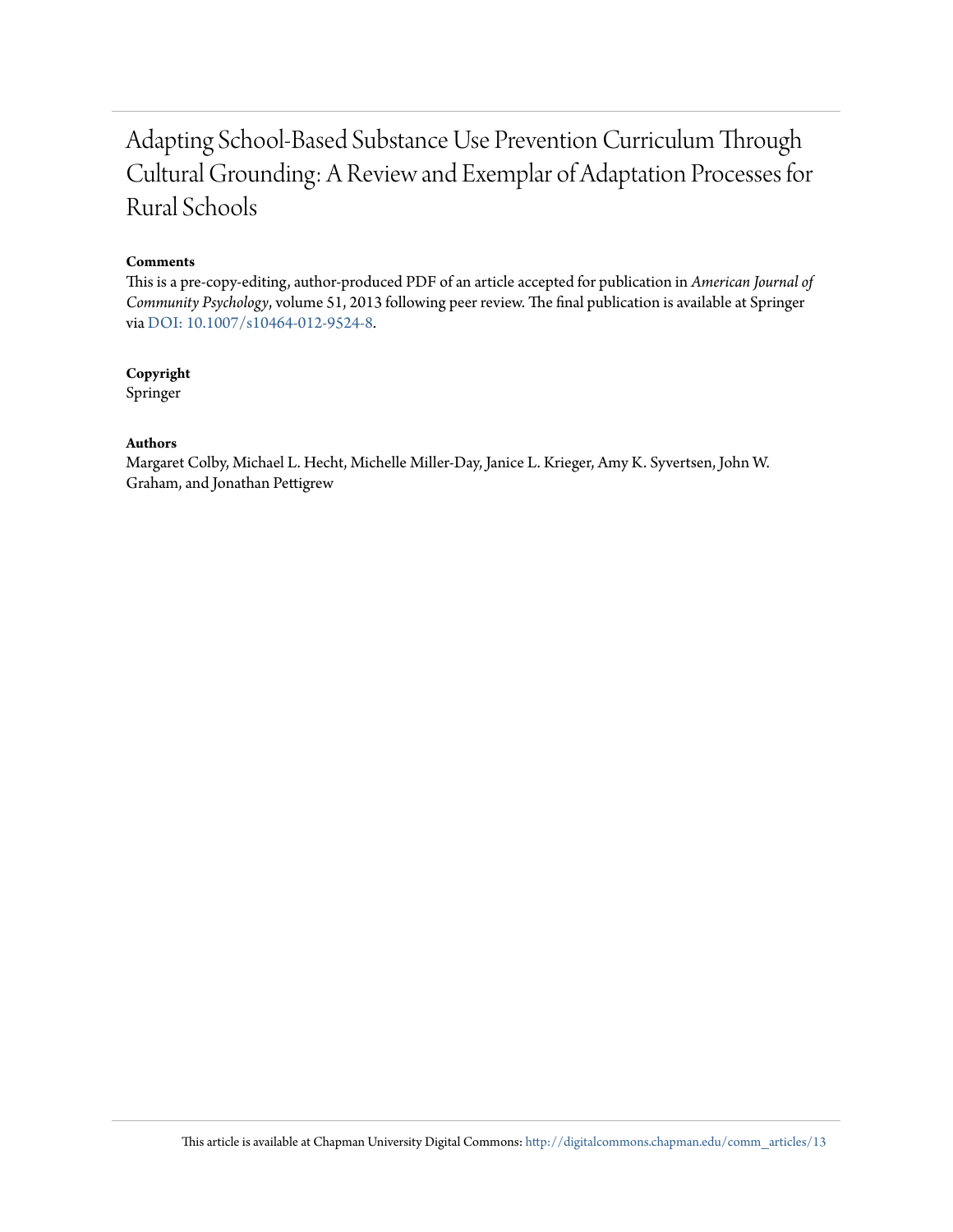

# NIH Public Access

**Author Manuscript**

*Am J Community Psychol*. Author manuscript; available in PMC 2014 February 14.

Published in final edited form as:

*Am J Community Psychol*. 2013 March ; 51(0): 190–205. doi:10.1007/s10464-012-9524-8.

# **Adapting School-Based Substance Use Prevention Curriculum Through Cultural Grounding: A Review and Exemplar of Adaptation Processes for Rural Schools**

**Margaret Colby**, Penn State University, 501 Keller Building, University Park, PA 16802, USA

**Michael L. Hecht**, Penn State University, 501 Keller Building, University Park, PA 16802, USA

**Michelle Miller-Day**, Penn State University, 501 Keller Building, University Park, PA 16802, USA

**Janice L. Krieger**, Ohio State University, Columbus, OH, USA

**Amy K. Syvertsen**, Search Institute, Minneapolis, MN, USA

**John W. Graham**, and Penn State University, 501 Keller Building, University Park, PA 16802, USA

### **Jonathan Pettigrew**

Penn State University, 501 Keller Building, University Park, PA 16802, USA

Michael L. Hecht: mhecht@psu.edu

# **Abstract**

A central challenge facing twenty-first century community-based researchers and prevention scientists is curriculum adaptation processes. While early prevention efforts sought to develop effective programs, taking programs to scale implies that they will be adapted, especially as programs are implemented with populations other than those with whom they were developed or tested. The principle of cultural grounding, which argues that health message adaptation should be informed by knowledge of the target population and by cultural insiders, provides a theoretical rational for cultural regrounding and presents an illustrative case of methods used to reground the *keepin*' it *REAL* substance use prevention curriculum for a rural adolescent population. We argue that adaptation processes like those presented should be incorporated into the design and dissemination of prevention interventions.

### **Keywords**

Curriculum adaptation; Cultural grounding; *Keepin*' it REAL; Rural prevention

<sup>©</sup> Society for Community Research and Action 2012

This paper is submitted posthumously by Margaret Colby.

M. Miller-Day, Chapman University, One University Drive, Orange, CA 92866, USA

J. Pettigrew, University of Tennessee, 293 Communications Building, Knoxville, TN 37923, USA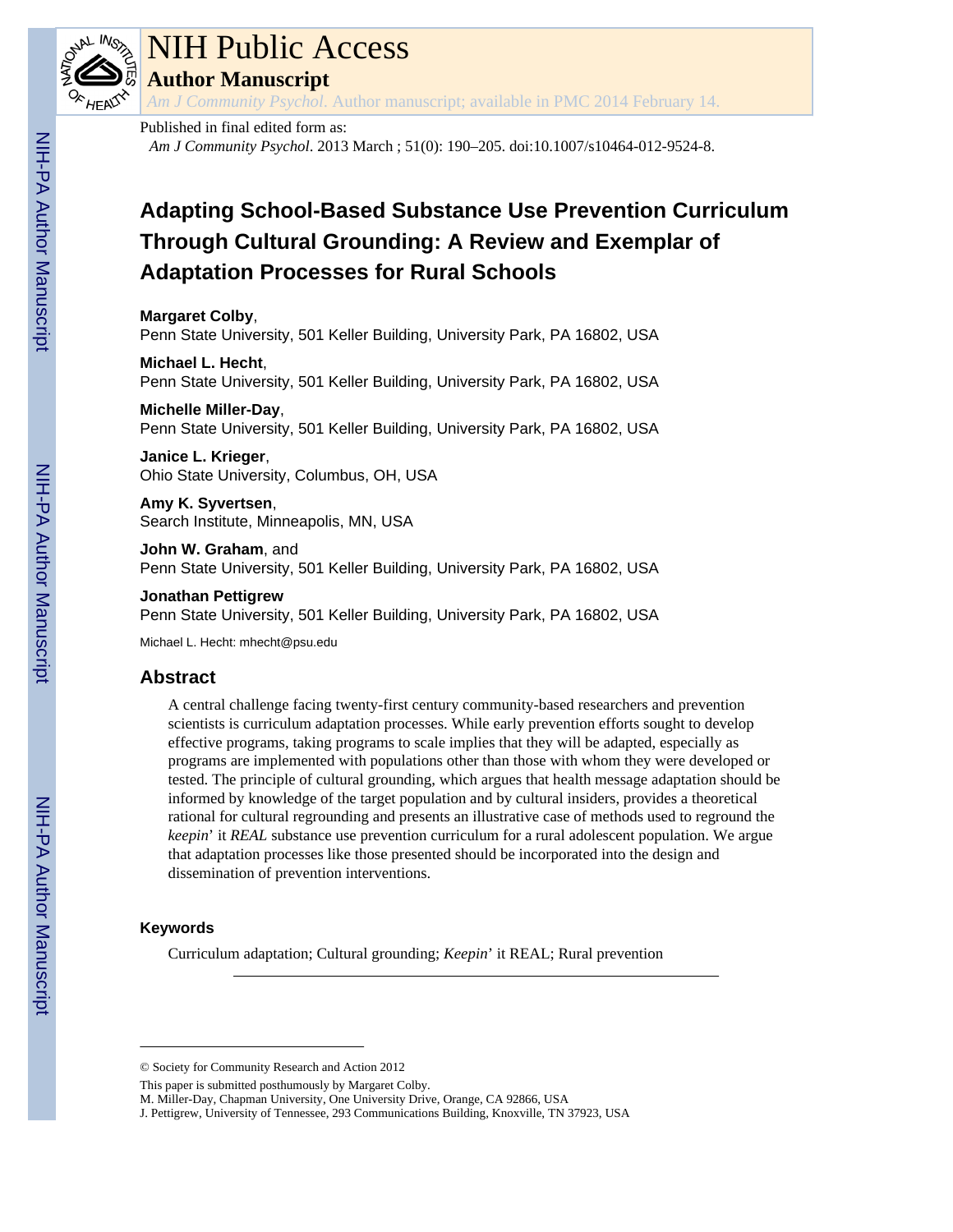## **Introduction**

Adolescent drug prevention has advanced significantly since its infancy. In the beginning, the struggle was to develop effective drug prevention programs. Today, lists such as those provided by SAMHSA's National Registry of Evidence-based Programs and Practices (NREPP) can point to numerous exemplars of effective programs. The present challenge is taking these programs to scale by applying them beyond their initial audiences. This is particularly true in schools, which have been the site of many prevention interventions, because teachers must respond not only to program needs but also to a host of ecological factors such as the specific needs of their students, school and classroom cultures, communities, as well as a host of revolving curricular issues (Moore et al. under review; Wandersman et al. 2008). Consequently, most schools do not use evidence-based programs, and even when they attempt to do so, they modify them significantly (Ringwalt et al. 2004a). The examination of these modifications, including both changes and deletions of content, is captured in the evaluation of program *fidelity*, which includes elements of *adherence* to the curriculum as outlined in the curriculum guide/manual and the degree of *adaptation* or modification of curriculum methods and content (Berman and McLaughlin 1976). Fidelity assessments seek to capture these elements by measuring the amount of the program delivered (i.e., dosage), quality of program delivery, student engagement, and the extent to which unique program elements are present or absent (i.e., program differentiation) (Dusenbury et al. 2003).

Studies of fidelity to prevention curricula show that implementers typically only cover 48– 86 %of core program components (Botvin et al. 1989, 2001; Elliot and Mihalic 2004; Ringwalt et al. 2004a). One potential way fidelity is impacted is the simultaneous use of two or more prevention curricula by two-thirds of schools (Ringwalt et al. 2000). Although it is possible that schools are implementing one program poorly and simply ignoring the other program, it is more likely that teachers are using an á la carte form of adaptation where they "pick and choose" the components of various prevention programs that they determine to be best suited to their teaching and/or students (Ringwalt et al. 2000). Another way, as identified by Ringwalt et al. (2000), includes infrequent use of curriculum guides and failure to teach the materials as specified in the manual.

There are two main reasons that school-based curricula are adapted at the local level. The first relates to curriculum-specific issues, such as objectives, length, complexity, and associated training support (Ringwalt et al. 2004b). The second reason is the context in which the program is implemented such as location, organizational context, temporal and financial resources, characteristics of implementers, and characteristics of the population (Ringwalt et al. 2004a). Despite that fact that curriculum fidelity is positively associated with students' level of interest in prevention lessons (Dusenbury et al. 2003), at least some teachers decide that lessons must be altered. Thus, many teachers implementing curricula are, on their own initiative, adapting programs based on their perceptions of local needs or even their own personal preferences.

As we attempt to identify the processes by which programs can be widely disseminated, then, the challenge for prevention scientists is not merely one of scope (i.e., the number of schools involved in prevention efforts) but also one of fit (i.e., fit of a curriculum with the needs of the new target audience). As a result, adaptation has become one of the frontiers of prevention science and practice (Greenberg 2004; Pentz 2004; Rogers 2003; Rotheram-Borus and Duan 2003; Sandler et al. 2005). The focus moves from seeking adherence to the original curriculum design toward concerns about whether adapted or localized interventions have advantages over generic or universal approaches (Hansen et al. 1991; Hill et al. 2007).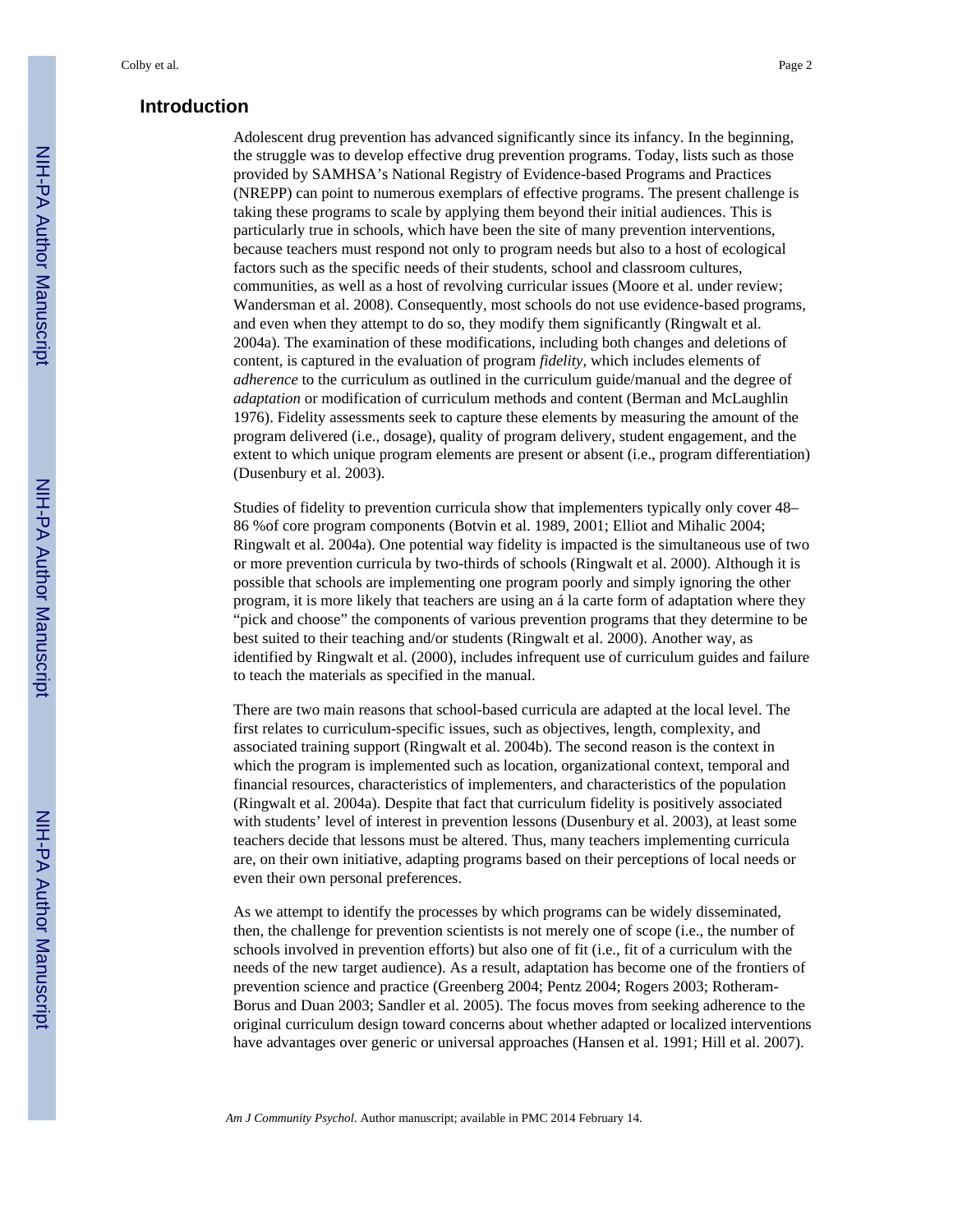accommodate ways "sociocultural diversity interacts with diversity in ecological contexts within which individuals live" (Trickett 1996, p. 218). This view also accords with recent calls arguing for adaptations that fit local needs (Greenberg 2004; Pentz 2004; Roberto et al. 2009; Rogers 2003; Rotheram-Borus and Duan 2003; Sandler et al. 2005). Sometimes described as a culturally situated or a contextualized intervention, benefits include the potential to address local needs, to increase community ownership, enhance uptake, and to increase cultural relevance (Botvin 2004; Dusenbury et al. 2003).

One can conclude that a shift is occurring in thinking about the dissemination of prevention interventions (Hecht and Miller-Day 2010). The traditional notion has been that the highest degree of adherence to program design is desirable with adaptation seen as failure to maintain fidelity. Termed "adaptation.1" (Hecht and Miller-Day 2010), this type of adaption is defined as deliberately or accidentally changing a prevention program by adding, modifying, or deleting program components or changing the manner/intensity of delivering program components. In contrast, a new theoretical approach, labeled "adaptation. 2" (Hecht and Miller-Day 2010), is emerging that assumes that adaptation is a normal and expected part of program implementation and dissemination. In their review of program implementation, for example, Durlak and Du-Pre (2008) report that adaptation of program components was common and that no programs reported 100 % fidelity. Although some scholars believe that the need for and effectiveness of local adaptation may be over-stated (e.g., Drake et al. 2001; Elliot and Mihalic 2004), many prevention researchers now support balancing the need for program fidelity with a desire for local or cultural adaptation (Backer 2001; Durlak and DuPre 2008; Dusenbury et al. 2003; Griner and Smith 2006; Hohmann and Shear 2002; Ringwalt et al. 2004a; Trickett 1996). From this perspective, it is unreasonable to assume that adaptation at the level of implementation can be fully eliminated or that it is even desirable to do so. That no program is implemented with 100 % fidelity implies, as Durlak and DuPre (2008) pointed out, that adaptation may have some positive effect on program outcomes. Moreover, local adaptation can provide a sense of ownership, or buy-in, from community stakeholders which may impact the eventual sustainability of the program (Botvin 2004; Johnson et al. 2004). Adaptation is assumed to be part of the dissemination process and one that must be better understood.

Many questions remain about adaptation processes. While we know that developers may need to adapt curricula for different populations, less is known about the best methodologies for successfully completing this process. We refer to the adaptation process used by program developers as "*designer adaptation*" and differentiate it from a second type of adaptation, "*implementer adaptation*," or what is done in the field by program deliverers (e.g., teachers) during implementation. In this paper we focus specifically on the former, *designer adaptation*.

#### **Designer Adaptation Practices and Processes**

Several models for adaption have been proposed. Barrera et al. (2011) describe four types of culturally targeted interventions: (a) prevention research cycle interventions, (b) cultural adaptation of evidence-based interventions, (c) investigator initiated culturally grounded interventions, and (d) community initiated indigenous interventions. Designer adaptation, as we define it, spans both (b) and (c).

According to Barrera et al. (2011), there are "good models and growing agreement on the process that might be followed in conducting an 'evidence-based cultural adaptation' of an evidence-based intervention" (p. 446). Backer (2001), for example, offers a set of guidelines for effectively adapting programs that include identifying and understanding the core theory behind the program, obtaining/conducting a core components analysis of the program, and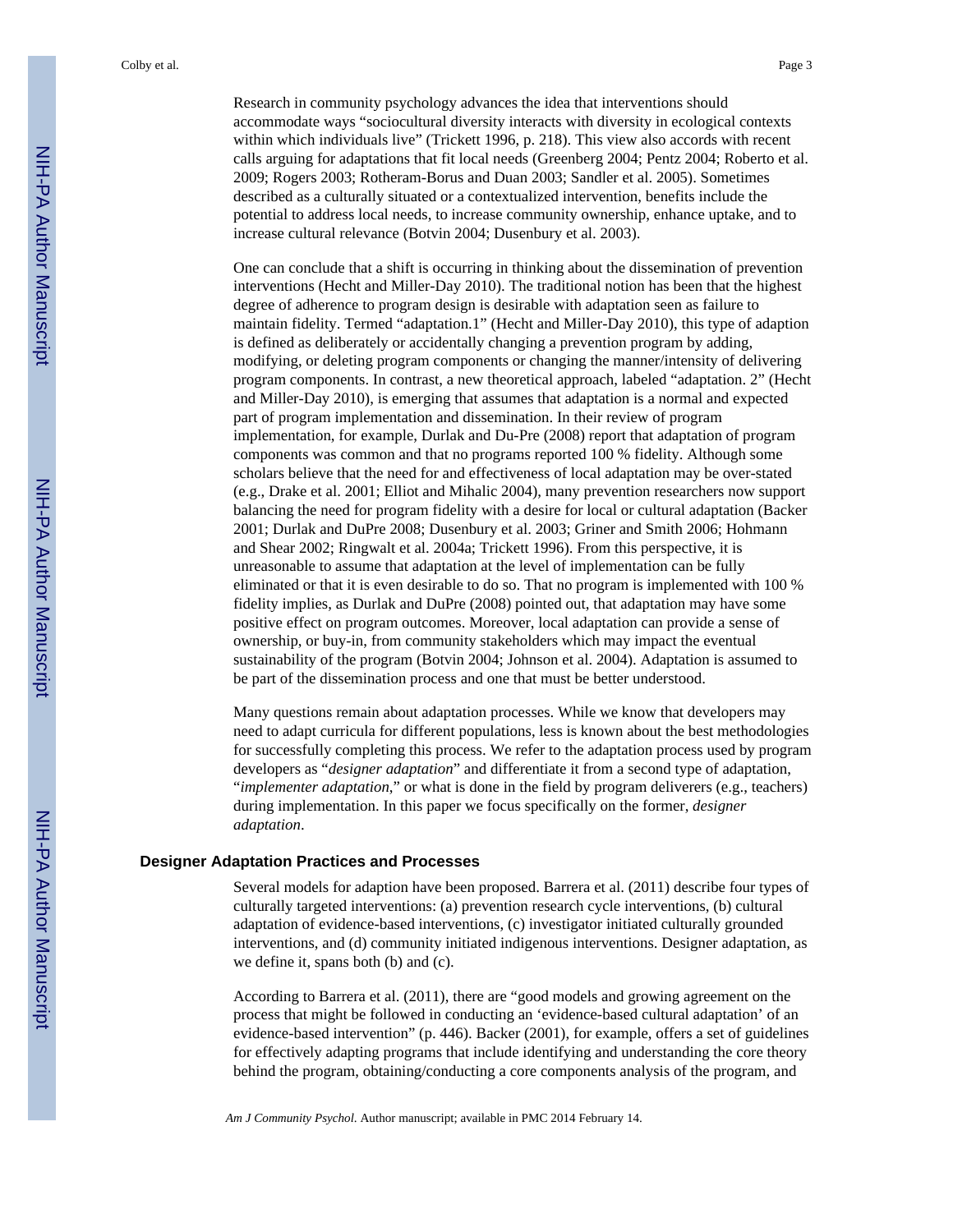assessing concerns about adaptation/fidelity as they pertain to the particular site of implementation. It is hoped that the involvement of program developers in the adaptation process will reduce or eliminate "haphazard or inappropriate adaptations" (p. 41). Similarly, Lee et al. (2008) integrate "planned adaptation" into Wandersman et al.'s (2008) interactive systems framework for dissemination and implementation. They outline four steps: (a) examine the theory of change or core components, (b) identify differences between original and target populations, (c) adapt program content for target population, and (d) adapt the evaluation strategy (Lee et al. 2008). Summarizing models for cultural adaption, Barrera and Castro (2006) suggest four phases: (a) information gathering, (b) preliminary adaptation design, (c) preliminary design testing, and (d) adaptation refinement. In addition, it has been suggested that program developers study the natural process of adaptation and incorporate effective teacher modifications into curricula (Ringwalt et al. 2004a). These guidelines suggest a best-practice for culturally adapting an existing curriculum. Given the diverse and dynamic nature of communities, however, there is a need to move beyond identifying "bestpractices" that work for replicating, importing, and adapting curricula to particular communities to identifying and explicating "best-processes" that can generate or adapt interventions for any community or for one community as it changes over time (Trickett et al. 2011). Indeed, guidelines for cultural adaptation do not provide methods for culturally grounding one.

#### **Which Culture?**

Our review of the literature demonstrates that culture often is one of the driving forces behind adaptation. Issues of mismatch emerge when programs are transported from one cultural context to another. For example, prevention programs developed among and for inner city African American and/or Latino/a youth may be inappropriate when transported to White middle class, suburban youth. Griner and Smith's (2006) meta-analysis of 76 prevention programs supports this conclusion. Not only are the images presented in such programs unlikely to resonate with these new populations, but also the narratives and values reflected in activities such as role plays and discussions may not be maximally effective for engaging and motivating youth who do not see themselves and their lives in the depictions (Hecht and Krieger 2006; Hecht et al. 2003b; Hohmann and Shear 2002). Implementers frequently cite racial/cultural diversity as a primary motivation for adapting prevention programs, indicating a perceived need for curricula that communicate a higher degree of cultural sensitivity (Hecht et al. 2006; Resnicow et al. 1999). While there is no denying the salience of ethnicity/race, many other aspects of culture also are salient to implementation quality and effectiveness.

#### **Cultural Sensitivity and Adaptation**

The centrality of racial/cultural diversity as a primary motivation for adapting prevention programs indicates the perceived need for curricula that communicate a higher degree of cultural sensitivity. It is argued that curricula need to accommodate the cultures represented in the target audiences. The literature conceptualizes cultural sensitivity in several different ways. In one groundbreaking article, Resnicow et al. (1999) utilized a linguistic analogy to describe cultural sensitivity as having two dimensions: surface structure and deep structure. Surface structure involves matching curricula to observable, superficial, characteristics (e.g., people, places, language, food, product brands, locations, and clothing, as well as preferred channels and settings for program delivery). Surface structure can be imbedded through expert and community review. Deep structure refers to the underlying elements or structures such as cultural values and meanings. For example, in a 1955 case study described and reanalyzed by Trickett (2011), women in a Peruvian village refused to boil water because of a cultural belief that cooked water (regardless of its temperature when consumed) was linked with illness. The cultural significance tied to cooked water is an example of a deep structure.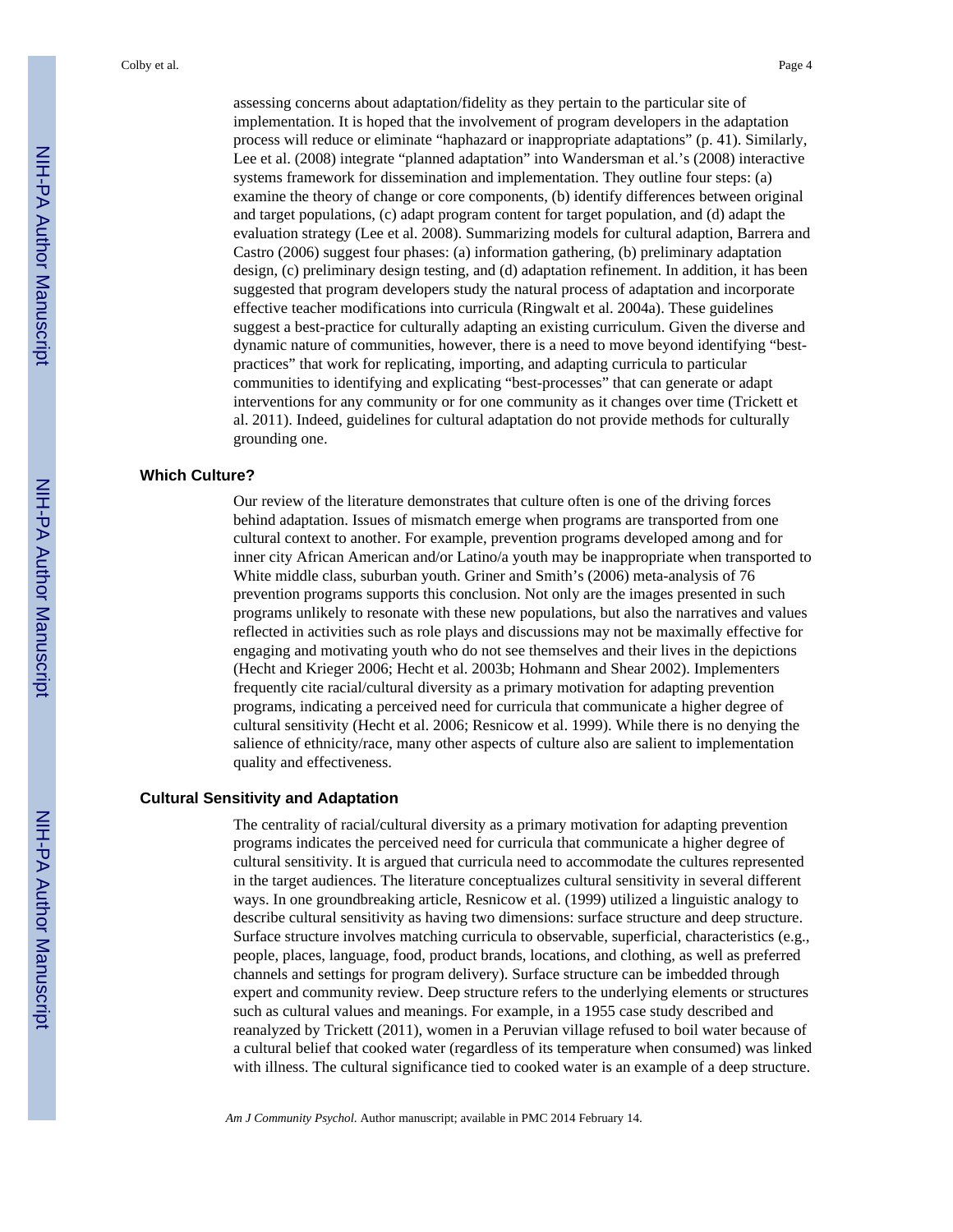Incorporating deep structure into the curriculum is far more complex since it requires an understanding of cultural, social, historical, environmental, and psychological forces that influence target health behavior.

A more specific taxonomy, proposed by Kreuter et al. (2003), outlines other ways in which prevention programs can be culturally adapted. First, peripheral strategies refer to "packaging" the program to give the appearance of cultural appropriateness (e.g., colors, images, fonts, pictures). A title that uses the phrase "A guide for African Americans" would be an example of a peripheral strategy. Second, evidential strategies enhance the perceived relevance of a health issue for a group by presenting evidence about how it impacts that group. For example, evidential strategies say that rates of drug use are higher among Group X than among Group Y as well as among other groups in the United States. Third, linguistic strategies make programs more accessible by providing them in the dominant or native tongue of the intended audience. Fourth, constituent-involving strategies draw on experiences of the group, such as involving lay community members in planning and decision-making for the program. Fifth, sociocultural strategies—similar to Resnicow et al.'s conception of "deep structure"—refer to strategies that discuss health issues in the broader context of social and/or cultural values and characteristics of the intended audience.

Two examples of cultural adaptation are provided by the Life Skills Training and Project Northland curricula. In the first example, Botvin et al. (1989) report adapting a smoking prevention curriculum originally tested with pre-dominantly white, suburban students for an urban, Hispanic population. Two psychologists and two Hispanic health educators, two experts on Hispanic cultural issues, two reading specialists, and 59 urban, non-white students reviewed the original curriculum. Although the review process did not result in modifications to the underlying preventions strategy, changes were made regarding the reading level of student materials as well as the examples used to illustrate program content and situations for behavioral rehearsal exercises (Botvin et al. 1989).

A second example is Project Northland that was originally designed during the 1990s to prevent early-onset alcohol use among rural adolescents in Minnesota. The program was adapted later for use with a multiethnic population in Chicago. The adaptation process included reviewing the literature regarding ethnicity and alcohol use, incorporating Resnicow and colleagues' "core values" for African American and Hispanic communities into the curriculum, creating a community advisory committee, becoming familiar with political and community structures, schools, organizations, and neighborhoods in Chicago, translating materials into Spanish, Polish, and Chinese, conducting focus groups, and pilot testing (Komro et al. 2004). Unfortunately, even after these adaptation steps, Project Northland did not result in significant reduction in substance use or initiation (Komro et al. 2008), perhaps because the adaptation processes only altered what Resnicow would call the surface structures of the curriculum.

Contrary to these examples, however, the process of cultural adaptation may not always involve a straightforward set of changes targeted to a specific racial or ethnic group because members of the targeted group may perceive culturally adapted materials as "singling out" or "casting an unfavorable light" on their community. This type of reaction is more likely when the behaviors addressed are associated with social stigma, such as substance abuse (Kreuter et al. 2003). Thus, attempts to target adaptations may be seen as stereotypic or over-simplifying the group's culture or cultures and may not be maximally effective if the most salient tailoring variable is race or ethnicity (Hecht et al. 2003b). It is not clear, then, which is the more effective strategy—an exclusive focus on a specific group or inclusion and multiculturalism. Unfortunately, most work to date on cultural sensitivity does not allow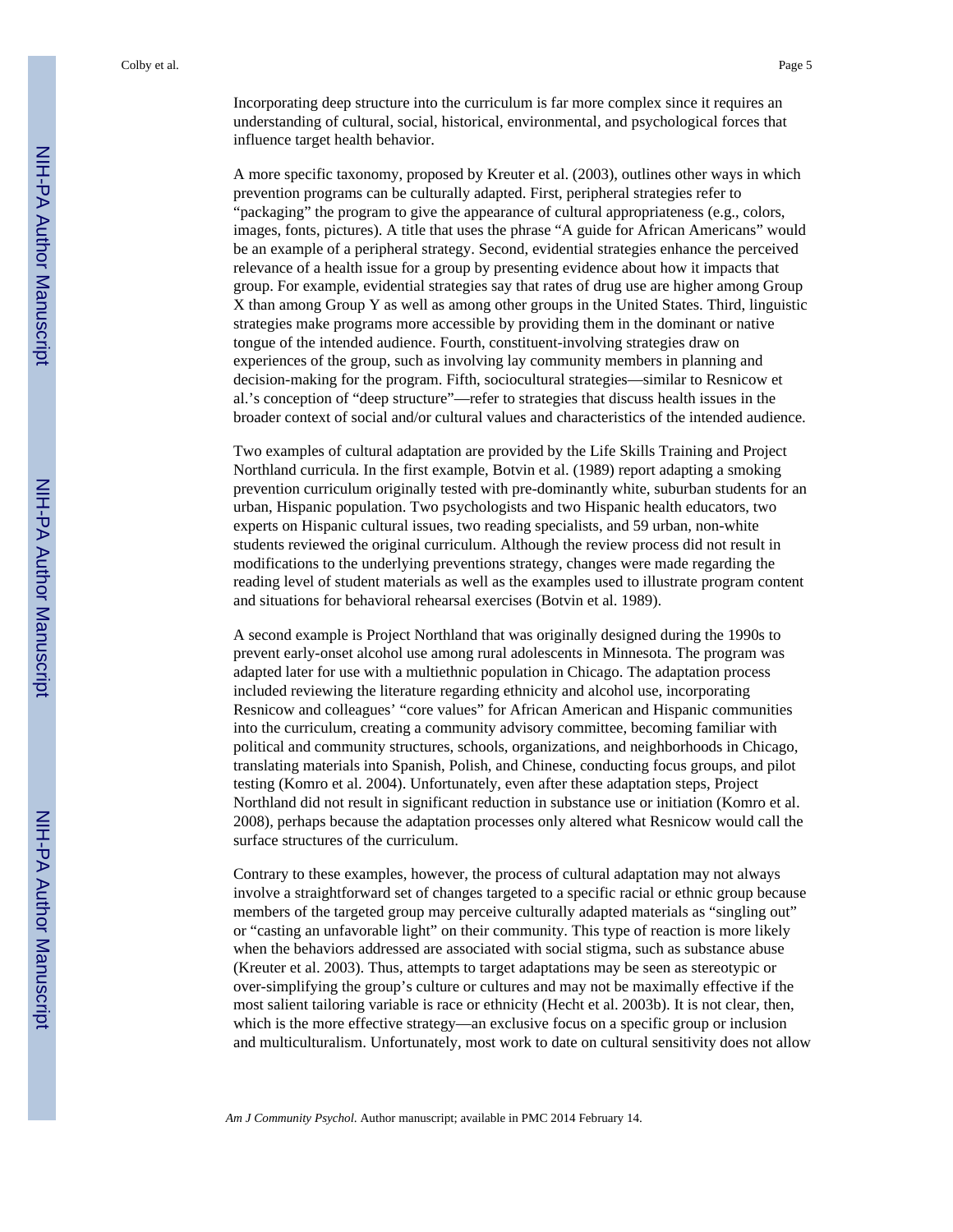us to predict the level, or focus of accommodation, that is maximally effective—a deficit that led to the development of the principle of cultural grounding (Hecht and Krieger 2006).

#### **The Principle of Cultural Grounding as an Approach to Adaptation**

Within the cultural sensitivity literature, Hecht and others have articulated a position characterized as the principle of cultural grounding (Hecht and Krieger 2006; Hecht and Miller-Day 2009). While the adaptation literature focuses on the role of culture, much of the literature is concerned with how to transport a curriculum to a new culture through what Resnicow et al. (1999) would label the introduction of surface structures and Kreuter et al. (2003) would call peripheral strategies. This type of adaption is what Barrera et al. (2011) refer to as the cultural adaptation of evidence-based interventions. Complementing the cultural adaptation and sensitivity literature and emerging out of similar theoretical and conceptual roots, the principle of *cultural grounding* is a prevention philosophy derived from communication competence (Spitzberg and Cupach 1984) and narrative theories (Bruner 1986, 1991; Fisher 1987; Polkinghorne 1988, 1996) as well as multiculturalism (Green 1999). The central theoretical construct of this approach, "grounding," involves processes discussed in the cultural sensitivity approaches but places greater emphasis on the idea that prevention messages be derived from the culture with cultural group members as active participants in message design and production. It also invokes core values, narratives, and communication styles as central features of deep structure. This theoretical move is a "difference of degree" because those ascribing to related sensitivity and adaptation approaches also enlist cultural group members and incorporate their insights.

The principle of cultural grounding grew out of related theoretical literature establishing emic or group-centered communication research (Carbaugh 2005; Hecht et al. 2003a; Kreuter et al. 2003; Philipsen 1992, 2008). This line of research was initiated in the 1970s first to articulate an ethnic perspective on communication in general (see summary in Hecht et al. 2003a). Early work articulated "African American" (Hecht et al. 2003a) and "Mexican–American" (Hecht et al. 1990) perspectives on effective communication. Starting in 1989, this perspective was applied specifically to adolescent substance use and prevention.

The application to adolescent substance use focused research on adolescents' perspectives on the social processes of substance use. First, a line of this research examined how adolescents make sense of drug offers, their norms and values, how they make decisions about use, and how they resist offers (Miller et al. 2000). Next, this research described similarities and differences in these processes across ethnicity and gender (Miller et al. 2000; Moon et al. 1999). This work involved narrative interviews, focus groups, and other qualitative methods, as well as quantitative survey research. It resulted in a prevention curriculum characterized as "from kids through kids to kids" or "kid-centric" because it is grounded in adolescent experiences and youth culture, developed, at least in part, by adolescents, and then presented to adolescents. The curriculum development grew from cultural narratives and proceeded iteratively through participatory action research and is an example of developing a culturally grounded preventative intervention (see Castro et al. 2010). Support for the usefulness of cultural grounding was demonstrated by the results of a randomized effectiveness trial of the original culturally grounded *keepin*' *it REAL* curriculum (Hecht et al. 2006, 2003b).

Central to cultural grounding is the participation of cultural group members in message production. Two theoretical rationales are provided to justify incorporating target group members in actively constructing messages. The first, called Theory of Active Involvement (Greene, in press), argues that target group members' active involvement in developing interventions increases arousal and involvement in information processing and this, in turn,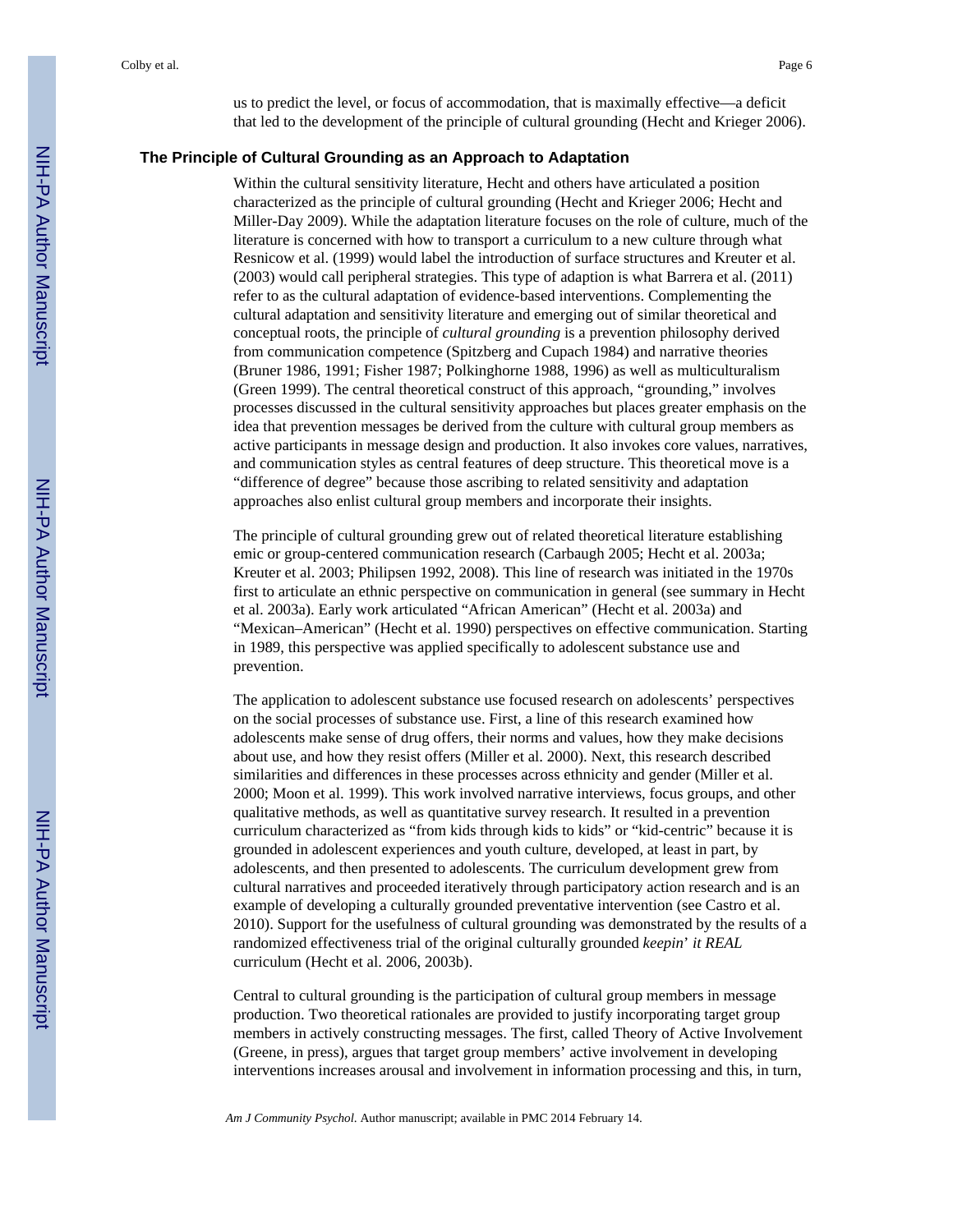predicts greater comprehension (both accuracy and among of recall), as well as positive perceptions or liking of program materials. The ultimately result of these processes is antidrug expectancies, changes in intentions and behavior change. A narrative engagement theory (Lee et al. 2011; Miller-Day and Hecht in press) argues that active engagement is associated with increased identification, liking, and perceptions of realism that result in attitude, intention and ultimately behavior change. Moreover, when target group members generate their own narratives for interventions, personal stories of drugs and drug use can be altered (Miller-Day and Hecht in press). These stories can change the way target group members think of substances and substance use.

This paper provides an illustrative example of how the principal of cultural grounding was applied to the designer adaptation of the evidence-based, *keepin*' *it REAL* curriculum for use in rural schools. The original *keepin*' *it REAL* curriculum was grounded in youth culture as well as a specific set of ethnic, gender, and regional cultures within Phoenix, Arizona. This paper describes the ways in which the curriculum was "regrounded" for rural schools in Pennsylvania and Ohio. The process mirrored the tactics used to develop the original version with one difference: rather than starting from scratch this process involved "re"grounding the existing curriculum. Regrounding assumes the need for the infusion of culture, in a sense starting with a new culture, but without eliminating the original prevention strategy. Thus, a narrative, skills-based curriculum informed by social cognitive and communication competence theories was retained (Hecht and Miller-Day 2009; Miller et al. 2000), but the rural culture of the target audience was the basis for curriculum content and teaching methods. Regrounding maintains the quintessential characteristics of a culturally grounded approach due to the "primary role that consumers and key stakeholders play in developing the intervention's procedures, content, and materials" (Barrera et al. 2011, p. 448). The current paper makes a contribution to the prevention literature by describing the processes involved in cultural regrounding by which prevention interventions might be adapted for implementation with populations other than those for whom the intervention was originally developed.

# **An Illustrative Example of Cultural Regrounding**

Cultural grounding and emic research in general provides the challenge of identifying the appropriate level of analysis. One could argue that each individual school should be involved in message development because each constitutes a unique culture, or *context of diversity* in which the broader cultural group classification "becomes differentiated and modified by … specific circumstances" (Trickett 1996, p. 218). While theoretically this approach is most consistent with the principle of cultural grounding, it presents a number of challenges, including economy of scale and validation. First, producing separate curricula for each school reflects prevention practices that have failed to produce desired effects because each effort tends to be idiosyncratic rather than theory-based (Ringwalt et al. 2000). Moreover, even if one could link prevention scientists to individual schools, the costs of such an approach would be exorbitant. Second, the challenge of establishing the efficacy of such an approach would similarly challenge resources. For both of these reasons it is probably impractical to utilize the school as the level of grounding; however, future research is needed to address this issue.

The challenge then becomes identifying a cultural grouping that is broad enough to be practical but will still be seen a "local." Previous work suggests that multiculturalism or inclusion is effective when the issue is race or ethnicity (Hecht et al. 2006). However, youth also differ in a number of other areas that might define their culture, including geographic region (Cohen 2009; Tebes 2010). Not only does most prevention address urban needs but it is unclear if a multicultural and culturally targeted approach to geography would be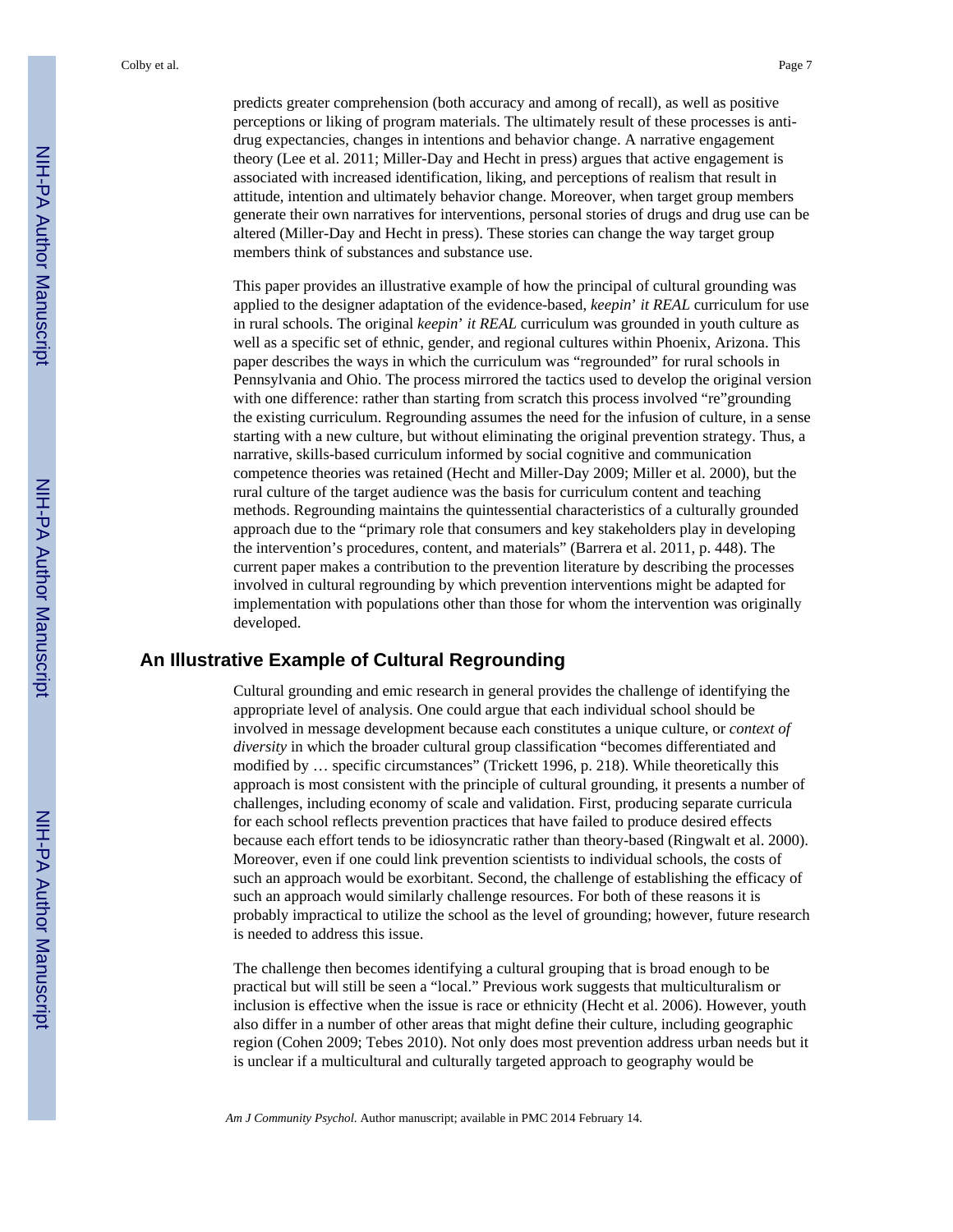effective. Thus, to illustrate this adaptation process, we start with a short review of rural culture that guided all development activities in our adaptation. We then describe the phases in our process of regrounding the original *keepin*' *it REAL* curriculum for a rural population.

# **Why Rural, Adolescent Substance Use Culture?**

The focus on rural populations was based, in part, on the National Institutes of Health's designation of rural populations as an underserved audience due to the considerable disparities, compared to urban populations, in health (Haynes and Smedley 1999). Contributing factors to the disparities experienced by this population are a lack of access to quality healthcare (Gamm et al. 2003; Glasgow et al. 2004; Pande and Yazbek 2003; Van Dis 2002) and poverty, as a larger percentage of rural Whites, African Americans, and Hispanics live below the poverty line compared to their metropolitan counterparts (United States Congress 1990).

Rural–urban differences persist in terms of adolescent substance use. Overall, for example, rural adolescents have higher levels of tobacco, alcohol, and methamphetamines use than their non-rural counterparts (Gfroerer et al. 2007; Johnston et al. 2009; Lambert et al. 2008; Roehrich et al. 2007) and often begin using drugs at an earlier age (Spoth et al. 2001; Sussman 2005; Zollinger et al. 2006). Although rural populations face many health inequities, adolescent substance use is particularly problematic because of its associations with short-term consequences such as substance-related motor vehicle crashes and risky sexual behavior as well as long-term health problems, including various cancers (Hutchison and Blakely 2003; National Rural Health Research Center [NRHRC] 2001; Pruitt 2009; United States Department of Health and Human Services [USDHHS] 2004).

The inherently social nature of adolescent substance use in both rural and urban settings (Tobler et al. 2000) makes it an ideal context for examining the benefits of adapted curricula based on geographic culture. Exploring substance use within the rural cultural context, however, is also rife with challenges. Rural adolescents, like other racial, ethnic, and cultural groups are not a homogenous group. However, compared to other groups, rural adolescents are an extremely understudied population resulting in comparatively little literature to suggest what rural cultural norms for substance use might be and what types of resistance strategies would be perceived as culturally appropriate (or inappropriate) in any rural context. There is evidence, however, that adolescents living in rural areas share common experiences by nature of their relative geographic isolation. Low population density combined with convenient access to secluded outdoor settings, according to extant research, facilitates unsupervised interaction with peers and opportunities to use drugs unobserved (Oetting et al. 1997; Pettigrew et al. 2012). Furthermore, because rural communities are often spread out over great distances, many rural adolescents lack the transportation necessary to participate in extracurricular activities or socialize with friends outside of school. A lack of access to pro-social, age-appropriate activities is likely a factor that contributes to the finding that rural adolescents frequently report engaging in substance use due to boredom (Kelly et al. 2004; Pettigrew et al. 2011).

The relative geographic isolation that characterizes rurality in the U.S. contributes to cultural features that may shape the social nature of substance use. One such feature is the role of extended family in the lives of adolescents. While urban and suburban families tend to be organized around the nuclear unit, rural adolescents tend to live in close proximity to and have strong relationships with both nuclear and extended relatives (Coleman et al. 1989; Keefe 1988; Heller et al. 1981). The importance of family relationships is often associated with a strong preference to remain close to relatives, even when mobility is perceived as advantageous for personal advancement (Kannapel and DeYoung 1999; Wilson et al. 1997).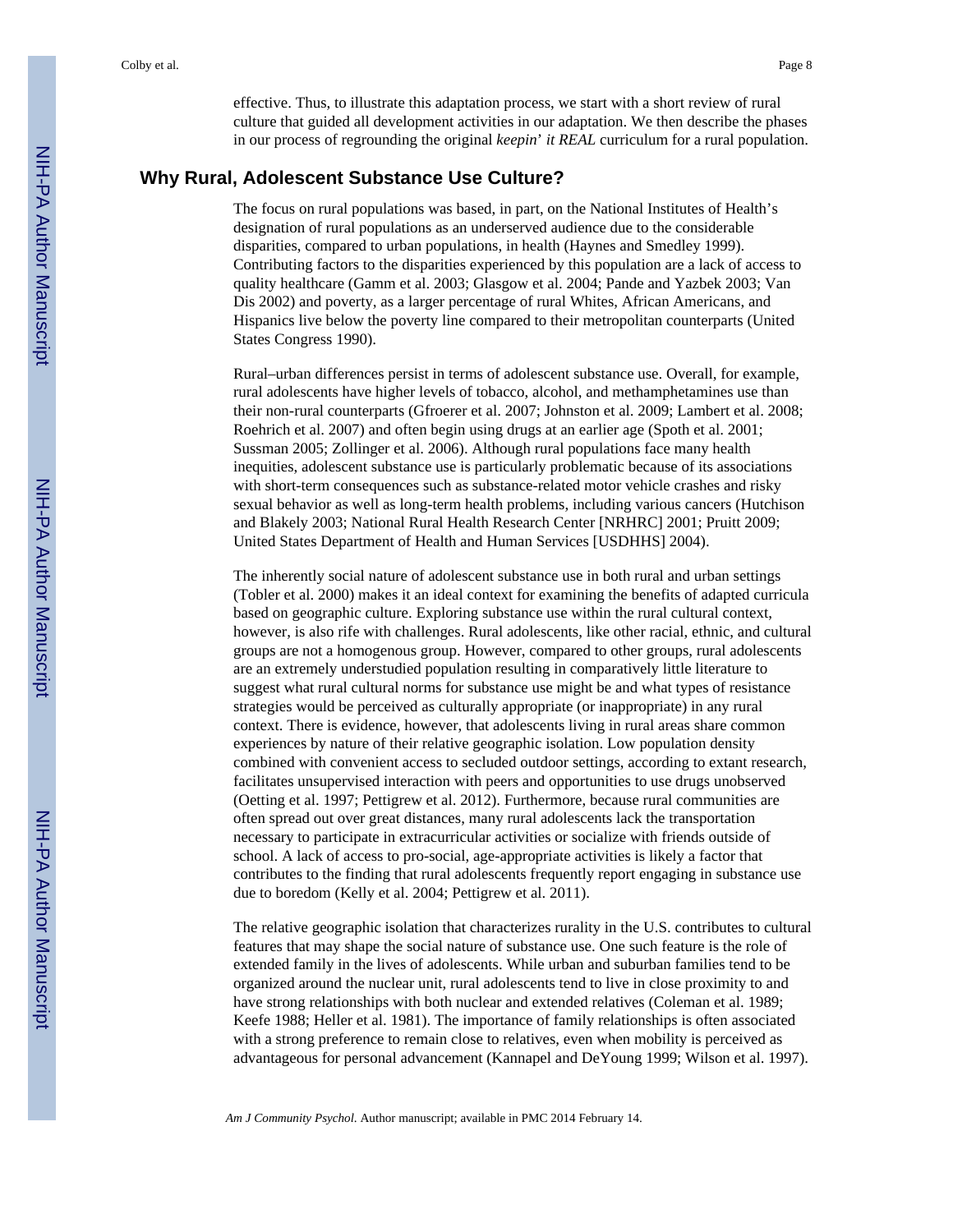Another feature of rural culture is the role of the community in the lives of youth. The preference for remaining close to family translates into a general lack of mobility; as a result, populations remain relatively stable in many rural areas. Adolescents grow up knowing many (if not most) residents of the community, and this knowledge translates to strong perceptions of connectedness with the physical and social characteristics of their hometown (Atkin 2003; Eacott and Sonn 2006; Pretty et al. 2006). Taken together, these features of the cultural environment form a backdrop for exploring the way substances are both offered and refused in rural communities (Pettigrew et al. 2011, 2012).

# **Community Liaisons**

An initial step in our process of culturally regrounding *keepin*' *it REAL* was to hire community liaisons to build a relationship between the schools and project personnel as well as provide local contacts and expertise. As others have acknowledged (e.g., Trickett and Schensul 2009), established community partnerships are needed for moving prevention efforts beyond initial development and efficacy testing; thus, liaisons were chosen based on their personal knowledge of the communities they were assigned to serve (e.g., lifetime member of the community), their knowledge of adolescents and substance use prevention (e.g., current or previous professional experience in substance use prevention in that community), and their ability to work with the schools in their geographic area (e.g., current or previous experience working with schools in the community). We discussed this role with retired teachers, outreach workers, and prevention specialists. Retired teachers, who initially seemed like the best option, expressed limitations in their time commitments (hours per week) and availability when on vacation or other travel. None were hired for these reasons. University outreach workers, who also seemed ideal given their familiarity with research and the local communities, were over-committed in most cases. One university outreach worker was ultimately hired as the liaison for the Ohio region. His close involvement with communities proved invaluable in recruiting schools, training teachers, and supporting the implementation of the curriculum. It should be noted that other outreach obligations and bureaucratic obstacles associated with receiving payment for his work in this project, made this role particularly challenging for this liaison. His overall dedication and competence overcame the problems. The other liaisons were prevention specialists. In Northeast Pennsylvania, a local community-based prevention organization collaborated with us by providing two liaisons. This organization already was involved in delivering prevention curriculum in their geographic area, but was not using an evidence-based practice. In return for access to the curriculum, they proved not only particularly helpful recruiting schools and supporting the curriculum, but had the added advantage of supporting the curriculum once the intervention ended. Finally, for Central Pennsylvania, a local prevention coordinator was hired as the liaison. His job was the delivery of prevention in his school district and, as a native, was knowledgeable about a number of local schools. This liaison was dedicated to the project and proved instrumental on a volunteer basis during formative research. Unfortunately, funding for his position was eliminated during the first year he served as liaison and, although he continued to serve as liaison while in his new position, he was limited in time and access to schools. In total, then, four liaisons were hired to represent three geographic areas: Ohio  $(n = 1)$ , Central Pennsylvania  $(n = 1)$ , and Northeast Pennsylvania (*n* = 2). Liaisons managed approximately 13 schools within each geographic area.

Liaisons' main objectives were to manage partnership logistics, including: (1) facilitating relationship-building between the research staff and the school, (2) recruiting students for initial interviews and the student advisory group, (3) recruiting new schools and youth groups, (4) recruiting teachers for focus groups, (5) providing technical assistance to schools (e.g., assisting in the community assessments and evaluations of curriculum, training and/or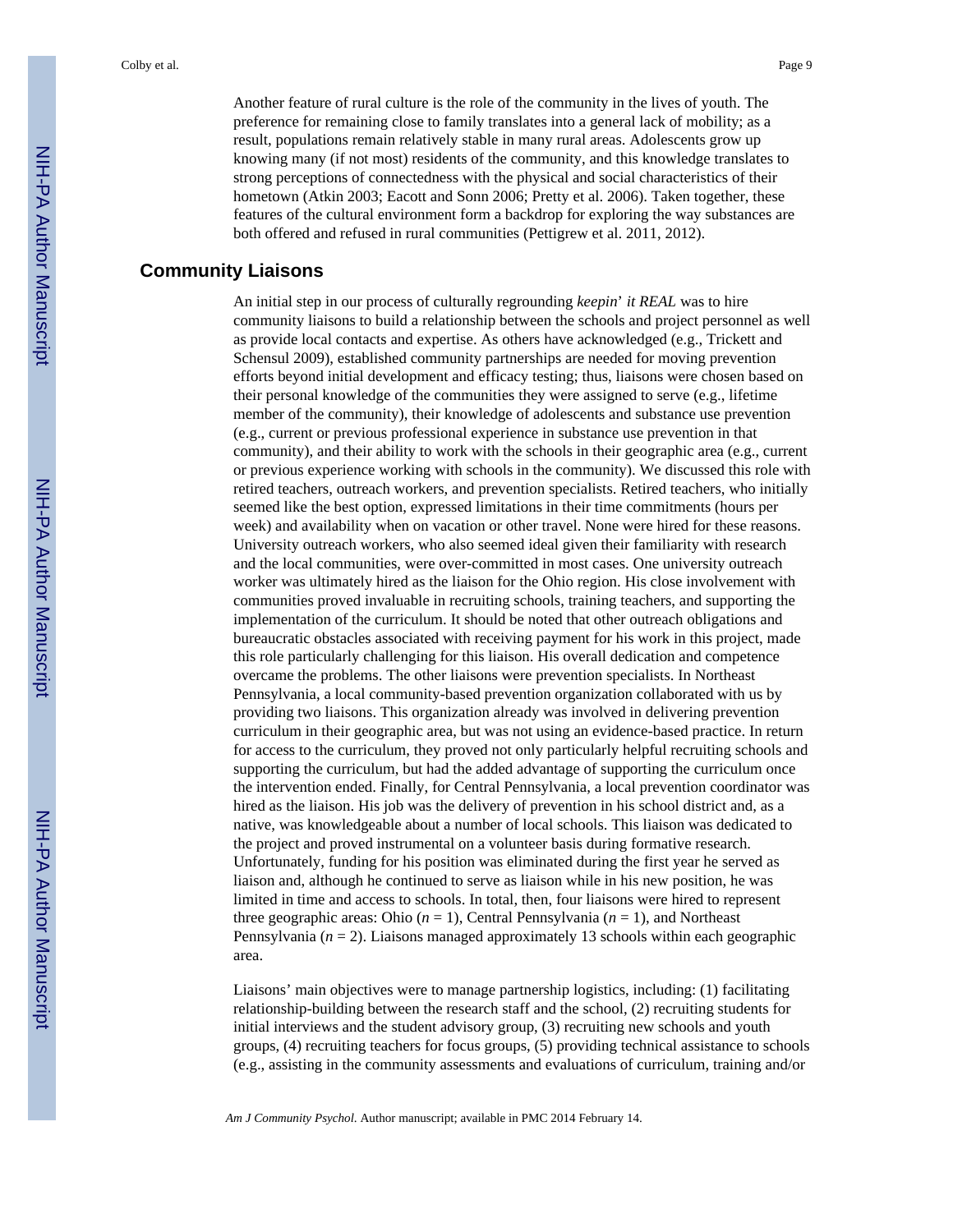assisting with curriculum and video equipment), and (6) tracking implementation schedules of their schools.

Liaisons attended an initial training session at the sponsoring university. During training they were introduced to the project and provided copies of the original *keepin*' *it REAL* curriculum and videos as well as a detailed description of their role in the project that included a project timeline and a breakdown of their project tasks. Throughout the project, liaisons maintained continuous contact with their assigned schools in order to sustain a relationship between project personnel and the school administrators and teachers. The liaisons played an instrumental role in facilitating the collection of pre-intervention survey data in the fall of 2009 and post-intervention survey data in the spring of 2010 and 2011. Because community liaisons were also longstanding members of their rural communities with close professional knowledge of youth culture, their participation in the project not only facilitated rapport and logistical coordination with participating schools but also the aims of regrounding the curriculum in rural culture.

### **Adaptation Phases: Hearing the Voices of Rural Culture**

After defining the scope and direction of our study, we employed several tactics to perform a cultural regrounding of the *keepin it REAL* curriculum. Steps were designed to integrate the voices of cultural insiders, that is, rural community members, into the regrounded curriculum. Because we wanted to maintain the original "from kids, through kids, to kids" design of the original curriculum, the process involved steps that began with rural adolescents and incorporated their feedback throughout the iterative regrounding process. Figure 1 illustrates the process involved in designer adaptation.

#### **Phase One: Formative Interviews with Adolescents**

As indicated in Fig. 1, the initial stage of the project involved conducting in-depth interviews with 118 rural adolescents. Participants were recruited from schools classified as being located in a fringe, distant, or remote area of "town" or "rural" locales according to the National Center for Education Statistics (<http://nces.ed.gov/surveys/ruraled/page2.asp>). The interviews aided the cultural grounding of curriculum by collecting stories of interviewee's (a) perceived identity; (b) hometown and the surrounding area; (c) risky behaviors; (d) offers or encounters with alcohol, tobacco, or other drugs (ATOD) and deflecting offers; (e) goals, aspirations, and visions—or "possible selves"—of the future; and (f) parental and sibling opinions regarding substance use. A face sheet for each interview consisting of demographic information (gender, age, grade, school, ethnicity, and length of residence in rural communities) was completed by participants at the time of their interview.

The candid examples offered by youth were integrated directly into the activities and vignettes used in the curriculum. For example, settings for vignettes included remote open areas since abundance of space figured prominently into youth descriptions of their hometown and surrounding areas. In drug offer contexts, bonfires in open fields, sporting events such as football, and riding dirt bikes figured prominently. Additionally, vignettes and role play activities were revised to include a broader array of people than in the urban version of the curriculum. Whereas the urban curriculum depicted peers mainly in depictions of offers or encounters with alcohol, tobacco, or other drugs, the rural revision included substance offers by cousins, siblings, and adult family members. The interviews provided a wealth of information about rural grounding that was incorporated into each lesson (e.g., examples, scenarios, and activities), and also into the video productions and images used in teaching and packaging materials.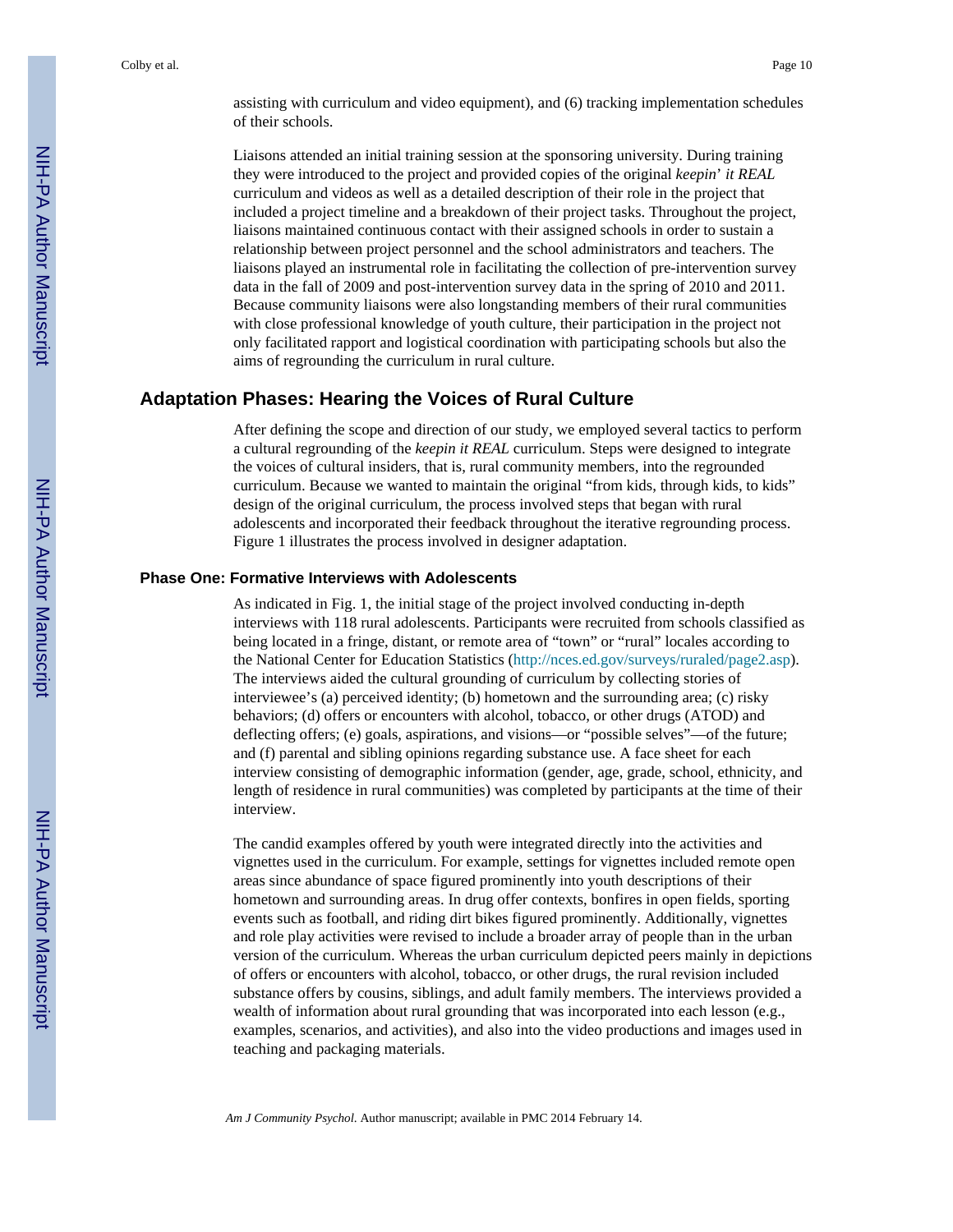#### **Phase Two: Focus Groups with Teachers**

A second method for "hearing the voices" of rural culture used to reground the curriculum involved eliciting implementers' and other information-rich rural experts' reactions, suggestions, and experiences and integrating these into the curriculum. Project liaisons sent flyers and e-mails to each of the study schools in order to recruit teachers' involvement in a series of four, 4-hour focus group interviews (Morgan 1996) in each of the three geographic areas for a total of 12 focus group interviews. The goal of these focus group discussions was to assess, create, develop, and refine the original *keepin*' *it REAL* (*kiR*) curriculum specifically for rural students. The final sample of focus group participants consisted of teachers, drug and alcohol counselors, and school administrators in a rural school or community representing the rural diversity described in the previous sections.

Participants were involved in all four focus group sessions in their geographic area and represented fourteen different schools across the three regions in our study, a broad range of classroom teaching experience, and a mix of genders (Female  $n = 11$ ; Male  $n = 3$ ). All participants were non-Hispanic Whites which is reflective of the population in these areas. Focus group participants were paid \$50 for participation in each focus group session. The first focus group session in each of the three geographic areas reviewed alcohol and drug use rates in their communities based on information provided by the research team. Additionally, participants were asked to discuss the psycho-social-developmental challenges faced by young people in their community. The concerns raised by participants in this first group interview led to the development of a new lesson to more explicitly address stress and stress management. In the second focus group session, participants viewed the videos in the existing curriculum and were asked to provide feedback on how to make characters, settings, situations, and messages appropriate for the rural youth in their community. This is discussed in more detail below, but we learned that many rural communities do not have fast food, malls, movie theatres, and the youth do not often play soccer. Suggestions were to emphasize hunting, fishing, NASCAR, the 4H organization, barns, and the county fair. Additionally, participants pointed out that rural police are often as much as 1 hour away from a community and provided insight into the problems (and opportunities) this poses for drug use in a rural community. In the third group, participants provided feedback on existing lesson plans, systematically examining each of the ten lessons for ways to adapt the lesson for rural youth. This set of group interviews revealed details such as students in rural schools needing a bit more instruction in brainstorming, team building, and assertiveness training. The fourth group asked participants to provide feedback on a draft version of the regrounded curriculum.

#### **Phase Three: Teen Advisory Group (TAG)**

Whereas focus group interviews with adults were invaluable, it was also necessary to include young people's perspectives as local experts; therefore, a teen advisory group (TAG) was created. The youth perspective is integral to promoting adolescent health and developing a culturally grounded curriculum. This model views youth as a resource and not just as a problem to be solved (Hohenemser and Marshall 2002). For this reason, a TAG was created to supplement youth interviews and provide rural youth with a forum through which they could infuse their ideas and voice into the adapted *kiR* curriculum.

Teen advisors were recruited by liaisons based on their demonstrated ability to work in a group setting, their willingness to commit time to the work, and lifelong residence in their rural community. Again, these rural communities represented the diversity described above. In a 1 day retreat, a total of eleven Pennsylvania students (7th grade  $n = 6$ ; 8th grade  $n = 5$ ) gathered to provide input on the curriculum, share their personal ATOD experiences, and brainstorm culturally (rural, youth) appropriate ways to help peers avoid ATOD use. As the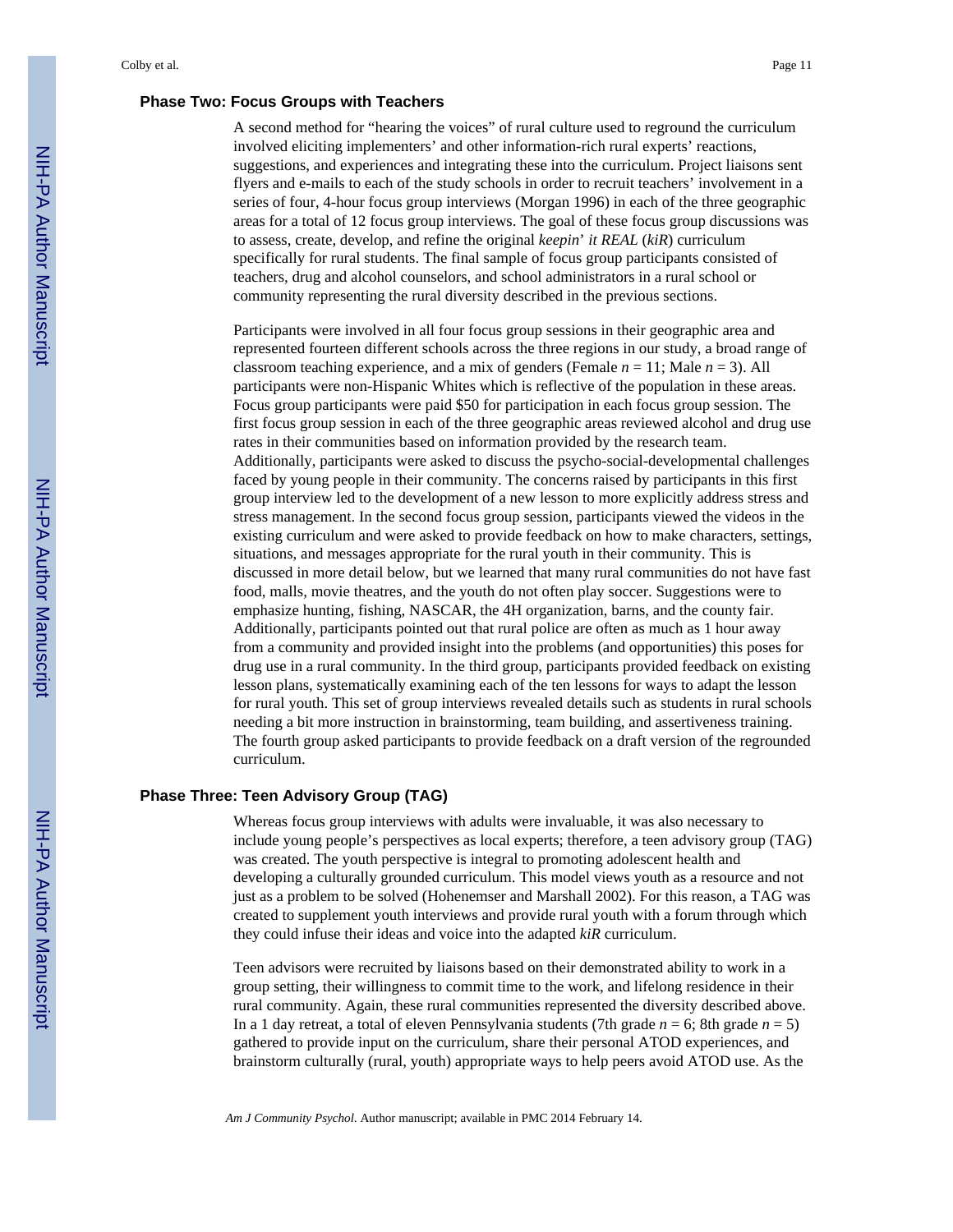*kiR* program is intended to be "from kids, to kids, through kids," teen advisors also assisted in the designer adaptation process by giving feedback about the original *kiR* curriculum, logo, and videos. As the rural curriculum began to emerge the teen advisors were asked to provide feedback on the new video scripts, and the lessons including in-class activities and homework. Teen advisors also helped design the new rural curriculum logo, choose promotional materials, and provided critical feedback on the appeal and usability of the updated *kiR* website. These peripheral strategies were useful for packaging the curriculum and web materials in a way that would be appealing to youth in rural contexts. The feelings of friendship and collective efficacy that emerged from this retreat continued after it ended as the teen advisors set up a Facebook page to facilitate ongoing dialogue and maintain contact with each other. The teen advisors were called on collectively, through the Facebook page, and individually via telephone and email communication to provide ongoing feedback on curriculum development.

#### **Phase Four: Video Development**

The videos are an integral part of the *keepin*' *it REAL* curriculum. Pilot research demonstrated the efficacy of this delivery device by promoting youth interest and engagement in the curriculum (Hecht et al. 1993). Later research demonstrated that mere exposure to the videos had an independent effect on reducing substance use (Warren et al. 2006), suggesting, perhaps, that the videos teaching resistance skills are a core component to the *kiR* curriculum. Hence, based on feedback from the youth interviews, focus group interviews, and advisory group members, we produced an entirely new set of videos for the regrounded rural curriculum.

In order to reground the curriculum in rural culture, new videos were created that would be featured in five of the ten lessons. The five core videos in the regrounded curriculum mirrored the original set of *kiR* videos topically. The topic of the first video, shown to students in lesson one, was to introduce students to the *kiR* curriculum, the core resistance strategies, and to the young people who were a part of making the series of videos. The first video also intended to establish identification, something that may be challenged if the audience cannot relate to the student actors. The topics of the second, third, fourth, and fifth videos were to demonstrate the refuse, explain, avoid, and leave resistance strategies respectively.

The videos dramatized and depicted specific stories that emerged from the formative student interviews, with care to select stories that reflected rural norms, attitudes, and values, rural settings, rural activities, characters relevant to rural student's experiences, and demonstrated how offers of ATOD are made and are successfully deflected by rural youth. Four rural high schools were recruited to produce these videos based on enthusiasm and support from the school administration and staff as well as project staff's judgment about their ability to complete the project. In each of these schools, high school students enrolled in technology classes were approached by their teachers and invited to participate in the project. Each group was asked to produce a video featuring one of the four resistance strategies (refuse, explain, avoid, and leave) from the curriculum. An award-winning documentary film writer and director was hired to provide consultation and guidance to the students, offering them a greater understanding of the research strategies, production aesthetics, directing, editing, and production management skills needed to create artistically and technically competent public awareness videos. For their participation, each school received stock music and video equipment to enhance their own resources.

Project staff, including the production consultant, met with the schools to introduce the project and discuss their participation in creating a video. We provided each production team with core story ideas that emerged from the formative interviews. Story elements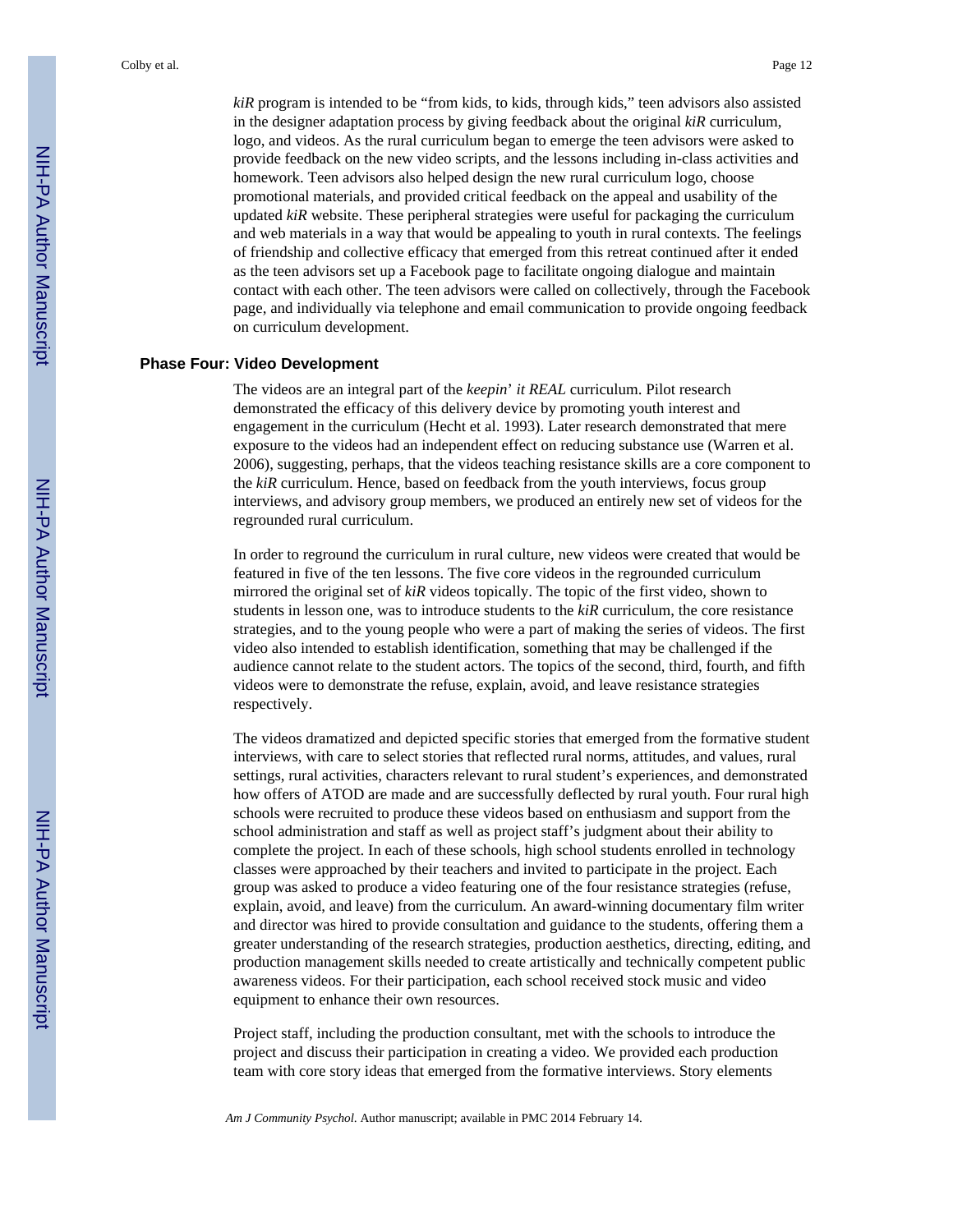included settings (e.g., open, remote wooded areas), typical activities (e.g., riding ATVs, hanging out in the woods), common characters (e.g., family members, people in town who know the kids' names, avoiding the depiction of cows and Amish characters to depict rurality), and descriptions of sample drug offer-resistance episodes experienced by rural youth (e.g., family member offering the teen some chewing tobacco at a hunting camp and the teen replying, "No thanks, I'm good" and pulling out a can of turkey jerky and placing a wad of jerky in his cheek as "pretend" tobacco). More than six scenarios were provided for each resistance strategy.

The video consultant then discussed production techniques for writing and producing narrative videos (in addition to providing ongoing consultation). Following this initial discussion, each of the four schools choose a REAL resistance strategy and began developing storyboards and script concepts. Using the core story ideas that emerged from the formative interviews, the production students were to include at least one dramatization of a scenario where an ATOD offer was being made and the students successfully deflected the offer, along with a selection of testimonials at the end of each video segment. Students then developed scripts with feedback from project staff, the youth advisory group, and the video consultant. Project staff focused on prevention principles such as use of narrative and avoidance of fear appeals. The video consultant provided cinematic feedback (e.g., what was likely to make an effective video presentation) while the advisory group focused on youth and rural cultural elements. After script approval (e.g., it adhered to prevention principles, contained a clear story, and was perceived by rural youth to be interesting, believable, and a reflection of rural culture), the videos were recorded with help from the video consultant. The end product was a 5-minute digital film from each school. Contrary to expectation, the school with the most sophisticated video production facilities and staff did not produce any better quality video as judged by project personnel and the video consultant. While awaiting empirical validation, we believe the commitment by staff and administration was a more crucial determinant of the quality of the product than sophisticated production facilities.

#### **Phase Five: Lesson Development and Adaptation**

All recommendations from students, teachers, liaisons, and youth and research advisors were considered in the revision and rural adaptation of the original *kiR* lessons. The ultimate goal of this phase of the project was to infuse the empirically-validated program components of *kiR* (Gosin et al. 2003)—communication, risk assessment, decision-making, resistance strategies, and social norms—with the voices and experiences of rural youth, teachers' needs, and local expert advice. Adaptation steps included (a) infusing rural culture, (b) diversifying pedagogical approaches, (c) updating to reflect contemporary adolescent culture, and (d) reformatting lessons for usability. At every step in the process we involved local constituents, but cultural regrounding was particularly prominent during the infusing of rural culture. These activities were led by the lead author who grew up and lived in a rural community. The process is described below.

The surface and deep structure (see Resnicow et al. 1999) of all content, activities, and images associated with the *kiR* curriculum were evaluated to assess their relevance to rural youth culture. Surface changes included the incorporation of rural youth vernacular (e.g., "in the woods," "ravine," "4-wheeling"), activities (e.g., hunting, riding ATV, helping on the family farm, walking around town, going to the cabin), experiences (e.g., boredom, needing to ride the bus or rely on others to get home, the familiar presence of extended family members, going into the city to shop as an adventure), ATOD patterns of use (e.g., outdoor parties in secluded locations like wooded areas and fields, higher rates of smokeless tobacco use, overt use of ATOD by parents, absence of police presence), and interests (e.g., specific musical artists, sports like football but not soccer). While relatively minor in the scope of the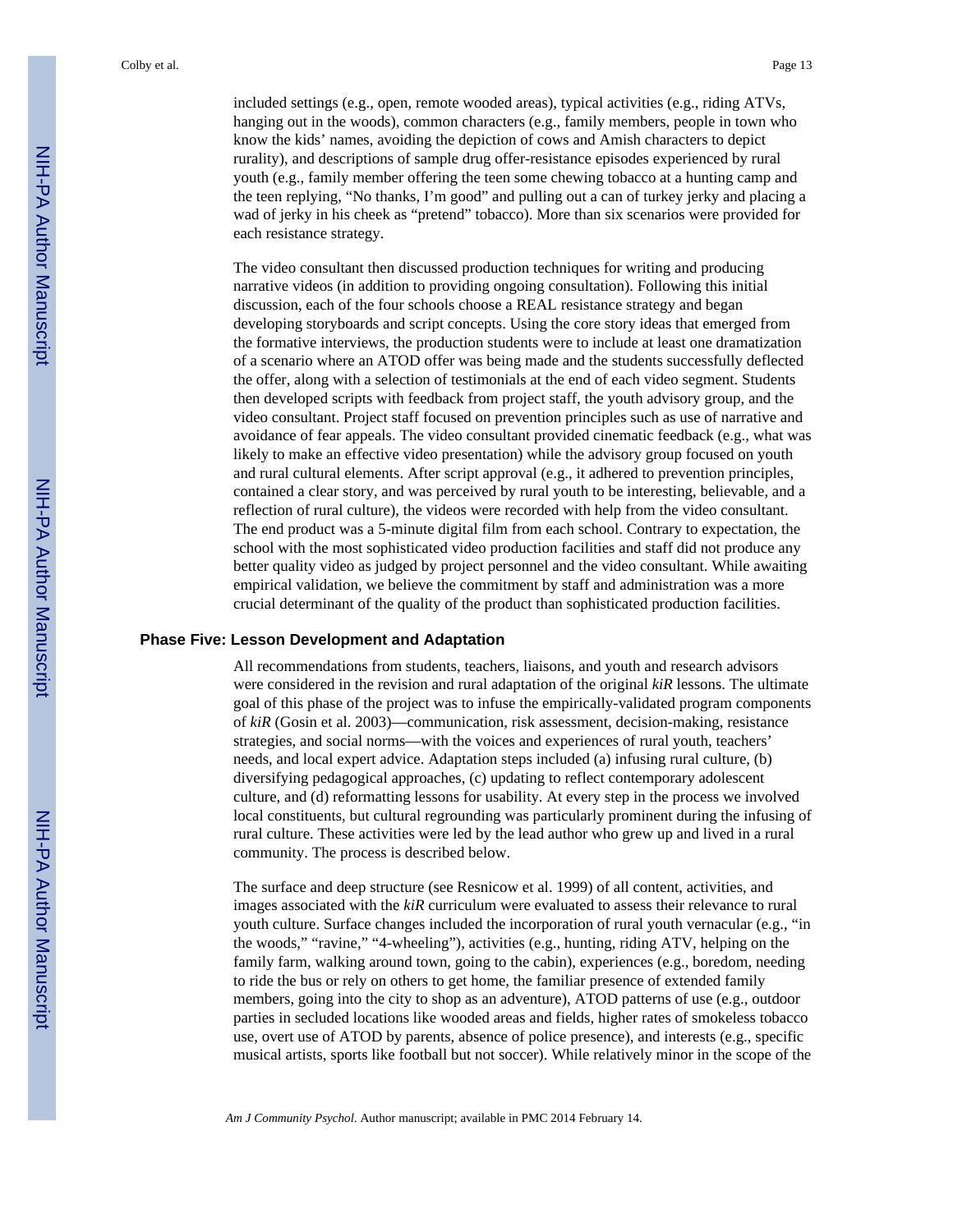project, these adaptations to surface structure often prove critical in helping youth "see themselves" in the programmatic content. Mindful of the fine line between rural stereotypes and rural regrounding, meticulous attention was given to revising lesson activities and role play scenarios by relying more on the narrative stories provided by youth rather than any one image. For example, we were more concerned with portraying the richness of a variety of rural images than, as one youth noted, showing images of farms and cows.

Moving beyond the observable, the curriculum developers also were intentional in assessing —and, when necessary, revising—the curriculum to align with the broader sociocultural contexts in which ATOD use occurs in rural communities. Qualitative analysis of the formative student interviews and educator focus group discussions revealed several prominent themes about the ATOD culture that permeated rural America in this sample (Pettigrew et al. 2011, 2012). Teachers and youth, alike, reflected on the favorable norms that often surround alcohol and tobacco in their communities, with some families taking the stance that alcohol is a "rite of passage" and it is acceptable (even if it is illegal) for youth to use alcohol when with a parent. Parents were perceived, on the whole, as contributing to youth substance use by ongoing and pervasive alcohol and tobacco use in the home, promoting activities for youth that expose youth to substance use (e.g., hunting camps), and failing to communicate with youth about ATOD. Also emerging from these conversations was the concern that adolescents use ATOD because they are "bored" by the limited types/ number of activities offered in their schools and communities. While boredom is a common motivator for substance use for rural and urban students alike, participants reported communities almost devoid of opportunities for youth to engage in meaningful activities outside of school. Additionally, leisure activities almost always required a good deal of travel with no transportation opportunities. Acknowledgement of these cultural mores was woven into the deep structure of the curriculum by using them as a backdrop against which a vignette (video scenario or in-class activity such as role play) was set. Reflection questions integrated throughout each lesson of the curriculum acknowledged these norms, their impact, and how they might be approached.

#### **Phase Six: Feedback and Revision**

An iterative feedback process was used to invite youth, rural teachers, prevention specialists, and project investigators to review each of the revised lessons. Each reviewer was asked specifically for feedback on the clarity of directions and key discussion points, feasibility of completing each activity within the allotted time, interactivity and appeal to diverse learning styles, and whether the revision maintained the authenticity and voice captured in youths' narratives. These recommendations were then integrated into the curriculum with final review of the curriculum being conducted by project investigators.

# **Conclusion**

The prevention field has progressed to the point that its evidence-based practices are now being disseminated. However, with this advance comes the challenge of how prevention curricula can maintain their effectiveness when used in different communities. This paper proposes that the field can no longer ignore adaptation, but rather should see adaptation as a necessary, or at least an unavoidable, part of the process (for review see Durlak and DuPre 2008). In other words, a practice-based science of prevention is needed in which the realities of implementation and dissemination become part of how we create prevention interventions. To do so researchers, community advocates, policy makers, and practitioners should consider not only the various systems involved in developing, testing, implementing and disseminating evidence-based interventions but also the interactions among each of these systems (see Wandersman et al. 2008). For example, Berkel et al. (2011) offer a conceptual moderated-mediation model that incorporates program fidelity, implementation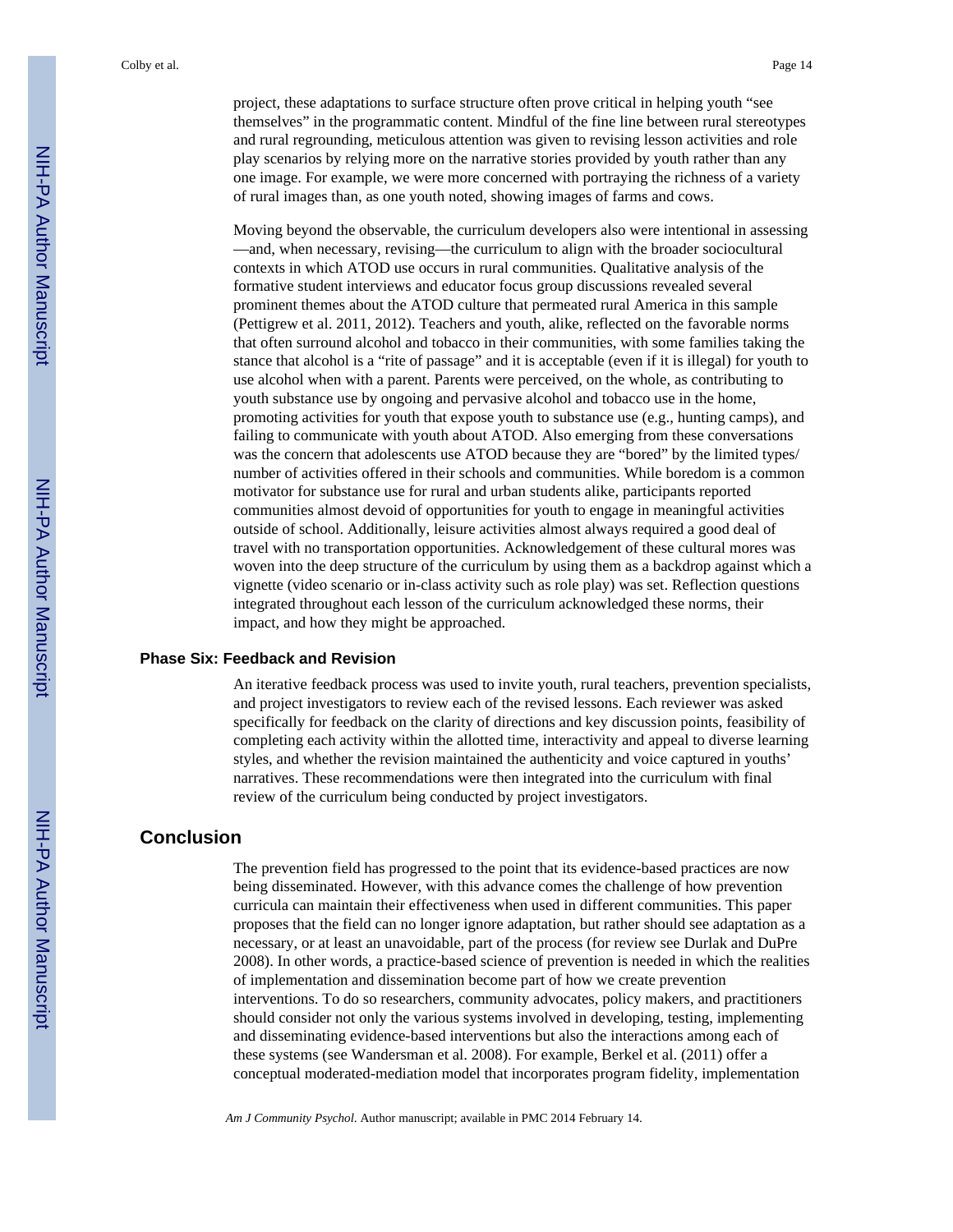quality, curriculum adaptation, as well as recipients' responsiveness to the program in determining program outcomes. Others suggest ways implementation and adaptation can be viewed within broader intervention contexts (e.g., Durlak and DuPre 2008; Lee et al. 2008).

While developing a practice-based science seems the logical next step, it also engenders questions about the assumptions underlying universal prevention (i.e., how universal they can be) and the notion of "evidence-based practices" (i.e., valid in which contexts for what purposes and audiences) discussed by others (e.g., Addis et al. 2006; Hoagwood et al. 2001; Schensul 2009; Trickett et al. 2011; Trickett and Schensul 2009). Recent thought about multilevel, culturally situated community interventions (e.g., Schensul 2009) also raises questions about the level to target for adaptation (e.g., how local) and what components and/ or core philosophies are inviolate. The current paper is intended to provide a theoretical and conceptual framework (cultural regrounding, Hecht and Krieger 2006) for discussing these issues and to provide an exemplar of processes involved in adapting a prevention curriculum to rural cultures based on this framework. While designer adaptation processes discussed here cannot fully address all issues involved in developing and adapting curricula, they do shed light on one useful way to disseminate evidence-based practices.

#### **Evidence-Based Practice**

The model of designer adaptation described in this paper served to reground the original *kiR* lessons in the lives and experiences of rural youth as well as the culture and practices of rural schools. The paper describes the phases of adaptation and the methods we employed to accomplish these goals. Thus, this paper illustrates some of the potentially transferable "best-processes" (Trickett et al. 2011) for intervention development and adaptation. We do not intend for these methods to fully exhaust cultural grounding adaptation processes. Rather, they serve as an exemplar of designer adaptation and a voice in the emergence of a new prevention science that recognizes variability in community cultures and designs interventions with these differences in mind. An example of this process came from formative interviews which identified local practices as well as those that appear to generalize. For example, the REAL system for refusals (refuse, explain, avoid, leave) once again was found to generalize to a rural adolescent population (Pettigrew et al. 2011). However, we discovered the need to customize or adapt our refusal system to account for rural practices related to identity management (e.g., "I'm not that type of person"; Pettigrew et al. 2011) as well as settings for offers (Pettigrew et al. 2012). Moreover, the processes involved in cultural grounding (e.g., narrative interviews, focus groups with teachers, teen advisory board) both recognize community members' wealth of knowledge and demonstrate ways their voices can be incorporated into adaptation processes, something believed to be important in planned adaptation (Lee et al. 2008). In these ways, designer adaptation processes seek to make evidence-based prevention material relevant for a particular community. Some have labeled this a "market-based" approach (Greenberg 2004; Kreuter et al. 2003; Kreuter and Bernhardt 2009; Rotheram-Borus and Duan 2003; Sandler et al. 2005), arguing to start with the end user in the design of prevention messages.

Although data are not available to fully test the effectiveness of designer adaptation over other dissemination strategies, preliminary evidence suggests that the rural version of the curriculum appears more "attractive" to rural schools, with the majority of the wait-list control schools in our study requesting the rural version of the curriculum. What is less clear is how these design procedures impact implementation practices and outcomes. While this paper focuses on how designers adapt curriculum, we assume that further adaptation, which we label implementer adaptation, still occurs. We hypothesize that there will be fewer implementer adaptations and those that are made will be more philosophy-consistent for the designer adapted rural version than the existing, urban, multicultural version. We also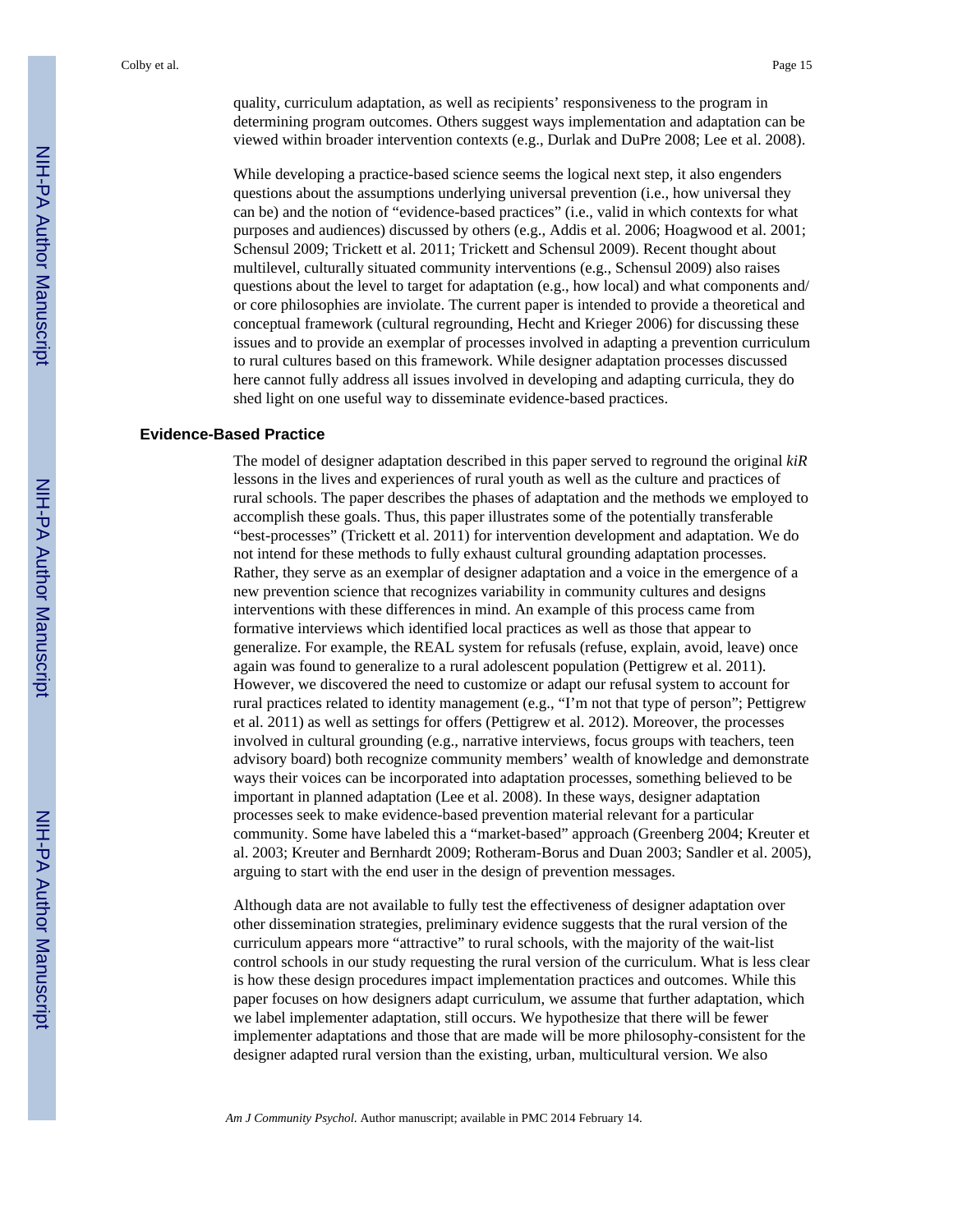hypothesize that rural students should be more engaged (Lee et al. 2011) with a curriculum that reflects their own rural culture. As data become available, future studies will test these hypotheses.

#### **Regrounding Processes**

One could argue that designer adaptation through cultural grounding is advantageous because it bridges schools' needs for evidence-based programs mandated by legislators (e.g., No Child Left Behind Act) and the need for local ownership and participation. As a culturally grounded intervention, it is not fully conceived and owned by the community as is the case for indigenous interventions (Barrera et al. 2011), but the regrounding process does incorporate the voices and ideas of a variety of stakeholders, such as teachers, administrators, and students. The regrounding approach, therefore, remains founded on evidence-based components but encourages adaptations to incorporate local expertise and preferences.

Designer adaptation also is similar, in some ways, to systematic replication of scientific findings, although regrounding does not seek to replicate but to adapt curricula. Many of the processes utilized in this study to reground the curriculum follow from suggestions made by Miller et al. (2000) for how to design a narrative-based substance prevention curriculum. Ideally, interested communities themselves could create their own sets of narrative videos based on experiences shared by local adolescents. Unfortunately, there are few communities that are adequately resourced, experienced, or motivated to develop and evaluate their own "kid-centric," narrative prevention program. In our 25 years' experience working with a number of practitioners around the nation, schools are most interested in purchasing a fully developed product, not a time-consuming process, regardless of the hypothesized benefits or local ownership. Designer adaptation, then, strikes a balance between the schools' need for an easily administered and implemented, evidence-based program as well as the need to incorporate local voices in the adaptation of curricula. It provides a set of tools that can be used in the replication of prevention curricula in settings different from where they were developed.

Finally, the idea of local "ownership" involves at least two levels of understanding. First, through the process of regrounding the curriculum, local schools develop a sense of "ownership" or buy in. Here "ownership" denotes commitment to the adapted curriculum. However, a second sense of ownership involves contractual rights. Typically, these reside with the owner of the original curriculum. Some prevention scientists would argue that this is needed to exercise control over issues like training and implementation practices. Others would follow a more pragmatic, contractual logic—the developer owns the curriculum and licenses its use in return for participation in regrounding. Our schools all receive an unlimited license to use the curriculum. This is a more limited sense of ownership but fulfills their needs for access. In other projects we have turned contractual ownership over to the entities for their use. These rather nuanced issues around "ownership" challenge our existing prevention philosophy.

#### **Problems**

While the current project, we believe, advances our understanding of adaptive prevention practices, it was not totally unproblematic. A few issues emerged that challenged our model of designer adaptation through regrounding. These include differing amounts of community capacity in the form of resources at the disposal of schools and sustaining beneficial relationships with community partners.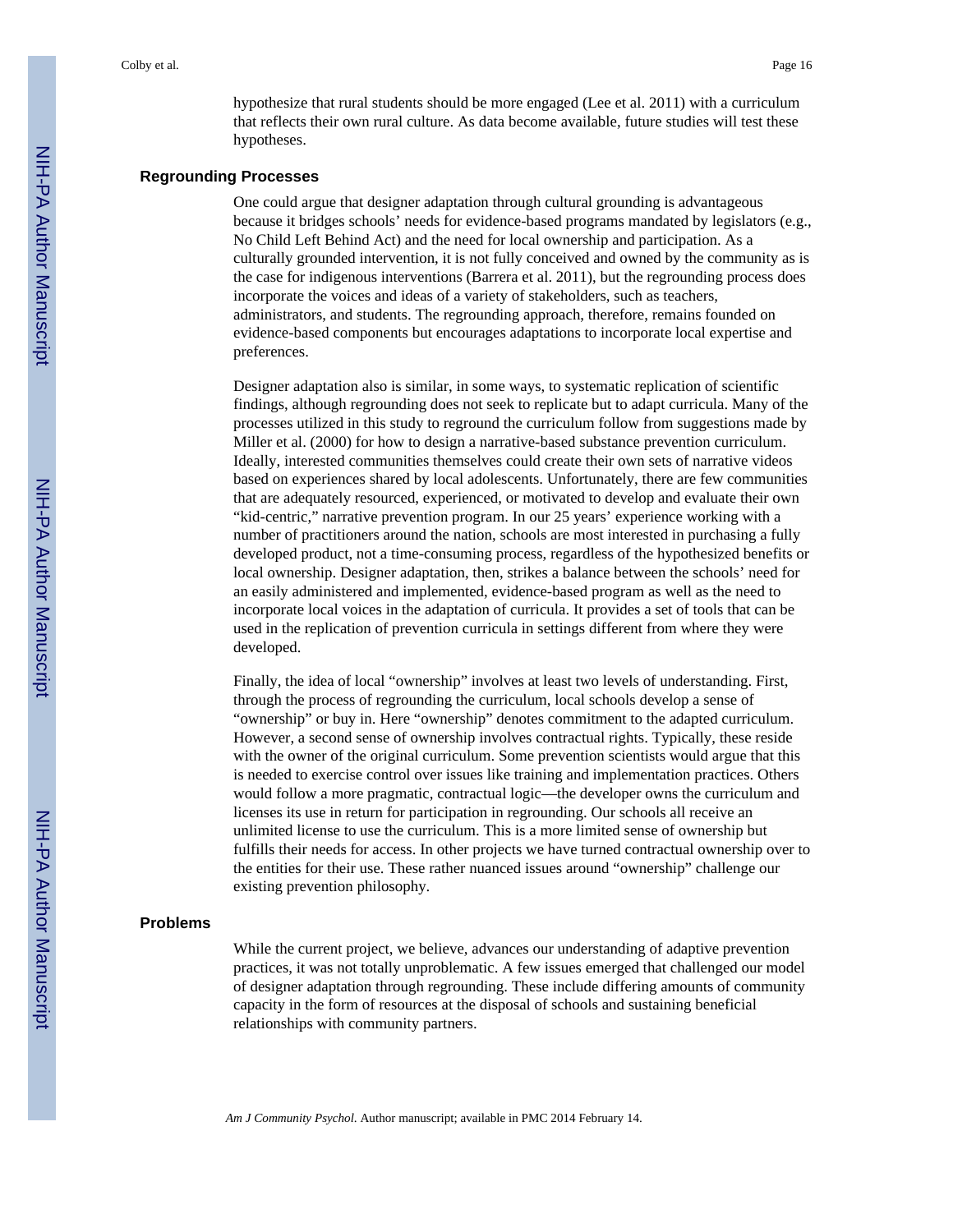First, communities and schools differ widely in their resources. While this probably obvious, it seriously impacts any strategy for local production of narrative substance use prevention videos as well as the ability to recruit local partners in curriculum development. For example, rural schools recruited in this study had less access to video production facilities and faculty expertise than the urban schools that participated in the development of the original set of *keepin*' *it REAL* videos. Advanced facilities and equipment supervised by trained teachers does not insure high quality prevention messages but the inverse, their absence, challenges the model of locally produced narrative videos. Similarly, teachers differed widely in their abilities to teach health curricula such as *keepin*' *it REAL*. This finding reflects other studies which argue for ongoing training and technical support (e.g., Durlak and DuPre 2008; Dusenbury et al. 2010; Fixsen et al. 2005). Finally, community members vary in their ability to contribute to curriculum development, with time constraints probably the biggest obstacle. These examples of organizational and community capacity also have been identified by other researchers (e.g., Durlak and DuPre 2008; Flaspohler et al. 2008).

Second, the lines of communication between and among school personnel challenges grounded projects such as the current endeavor. We were surprised to learn, for example, that in one case the school superintendent committed the local middle school to the project without notifying the principal. In a second case, an assistant principal made the commitment without informing other administrators. Perhaps the most surprising turn of events occurred at one school where the responsible person, an assistant principal, left without informing anyone else at the school about its involvement in the project. Clearly, early and ongoing communication across multiple levels of the school system would have been helpful and cannot be assumed. Developing a network of program advocates (e.g., champions) at any given school is a recommended practice (e.g., Fixsen et al. 2005; Johnson et al. 2004).

#### **Progress**

While there were many challenges and obstacles, we believe progress is being made in understanding culturally grounded prevention messages. What is not clear is the optimal level of grounding or, alternatively, which elements of the curriculum require cultural grounding. Our work on ethnic/racial grounding suggests inclusion through multiculturalism optimizes outcomes (Hecht et al. 2006). In other words, prevention materials should be grounded in the various cultures of the audience. However, this leaves a number of questions unanswered. First, viewing community as diverse and dynamic, for example, implies that there are differing levels of community and diverse cultures within a community (Trickett and Schensul 2009) to which an intervention could potentially be grounded. Therefore, to which culture(s) within a community should a curriculum be grounded (e.g., adolescent culture, rural culture, both)? Second, do all or only some of the components, such as core components, need to be grounded in community culture (e.g., *kiR* videos or videos and role plays)? Third, does multiculturalism apply to regional cultures as well as ethnic/ racial ones? Fourth, what does cultural grounding say about the future of universal interventions—do they all need to incorporate grounding procedures when disseminated or can they achieve a desirable level of outcomes and cost effectiveness in generic form? What is the optimal level of cultural grounding?

Future research should address these questions and more. As we take the next step in the development of our science, cultural grounding practices for adaptation such as those described in this paper will become, we believe, the norm for dissemination of prevention interventions.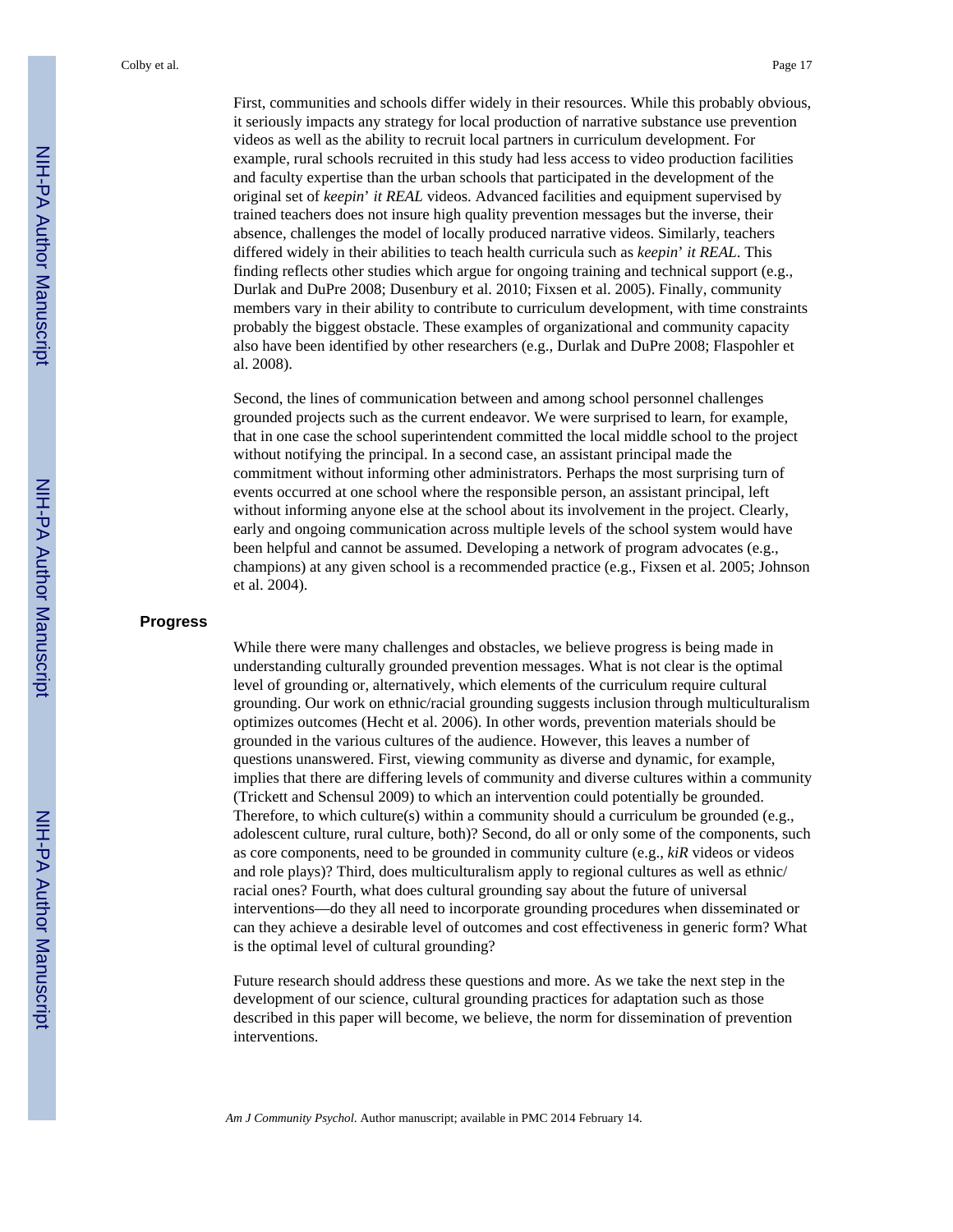# **Acknowledgments**

The authors would like to thank the students and schools who participated in this study. We are also grateful to the graduate students T. Deas, A. Dossett, T. Hipper, J. Moreland, J. Pettigrew, and A. Pezalla that made this project possible. This publication was supported by grant number R01DA021670 from the National Institute on Drug Abuse to The Pennsylvania State University (Michael Hecht, Principal Investigator).Its contents are solely the responsibility of the authors and do not necessarily represent the official views of the National Institutes of Health.

# **References**

- Addis ME, Wade WA, Hatgis C. Barriers to dissemination of evidence-based practices: Addressing practitioners' concerns about manual-based psychotherapies. Clinical Psychology: Science and Practice. 2006; 6:430–441.
- Atkin C. Rural communities: Human and symbolic capital development, fields apart. Compare: A Journal of Comparative and International Education. 2003; 33:507–518.
- Backer, TE. Finding the balance: Program fidelity and adaptation in substance abuse prevention: A state-of-the-art review. Center for Substance Abuse Prevention, Substance Abuse and Mental Health Services Administration; 2001. Retrieved from [http://www.eric.ed.gov/PDFS/](http://www.eric.ed.gov/PDFS/ED469354.pdf) [ED469354.pdf](http://www.eric.ed.gov/PDFS/ED469354.pdf).
- Barrera M, Castro FG. A heuristic framework for the cultural adaptation of interventions. Clinical Psychology Science and Practice. 2006; 13:311–316.
- Barrera M, Castro FG, Steiker H. A critical analysis of approaches to the development of preventive interventions for subcultural groups. American Journal of Community Psychology. 2011; 48:439– 454. [PubMed: 21203823]
- Berkel C, Mauricio A, Schoenfelder E, Sandler I. Putting the pieces together: An integrated model of program implementation. Prevention Science. 2011; 12(1):23–33. [PubMed: 20890725]
- Berman P, McLaughlin MW. Implementation of educational innovation. The Educational Forum. 1976; 40:345–370.
- Botvin GJ. Advancing prevention science and practice: Challenges, critical issues, and future directions. Prevention Science. 2004; 5:69–72. [PubMed: 15058915]
- Botvin GJ, Dusenbury L, Baker E, James-Ortiz S, Kerner J. A skills training approach to smoking prevention among Hispanic youth. Journal of Behavioral Medicine. 1989; 12:279–296. [PubMed: 2634104]
- Botvin GJ, Griffin KW, Diaz T, Ifill-Williams M. Drug abuse prevention among minority adolescents: Posttest and one-year follow-up of a school-based prevention intervention. Prevention Science. 2001; 2:1–13. [PubMed: 11519371]
- Bruner, J. Actual minds, possible worlds. Cambridge: Harvard University Press; 1986.
- Bruner J. The narrative construction of reality. Critical Inquiry. 1991; 18:1–21.
- Carbaugh, D. Cultures in conversation. Mahwah, NJ: Lawrence Erlbaum Associates; 2005.
- Castro FG, Barrera M, Steiker LK. Issues and challenges in the design of culturally-adapted evidencebased interventions. Annual Review of Clinical Psychology. 2010; 6:213–239.
- Cohen AB. Many forms of culture. American Psychologist. 2009; 64:194–204. [PubMed: 19348520]
- Coleman M, Ganong L, Clark J, Madsen R. Parenting perceptions in rural and urban families: Is there a difference? Journal of Marriage and the Family. 1989; 51:329–336.
- Drake R, Goldman H, Leff H, Lehman A, Dixon L, Mueser K, et al. Implementing evidence-based practices in routine mental health service settings. Psychiatric Services. 2001; 52:179–182. [PubMed: 11157115]
- Durlak JA, DuPre EP. Implementation matters: A review of research on the influence of implementation on program outcomes and the factors affecting implementation. American Journal of Community Psychology. 2008; 41:327–350. [PubMed: 18322790]
- Dusenbury L, Brannigan R, Falco M, Hansen WB. A review of research on fidelity of implementation: Implications for drug abuse prevention in school settings. Health Education Research. 2003; 18:237–256. [PubMed: 12729182]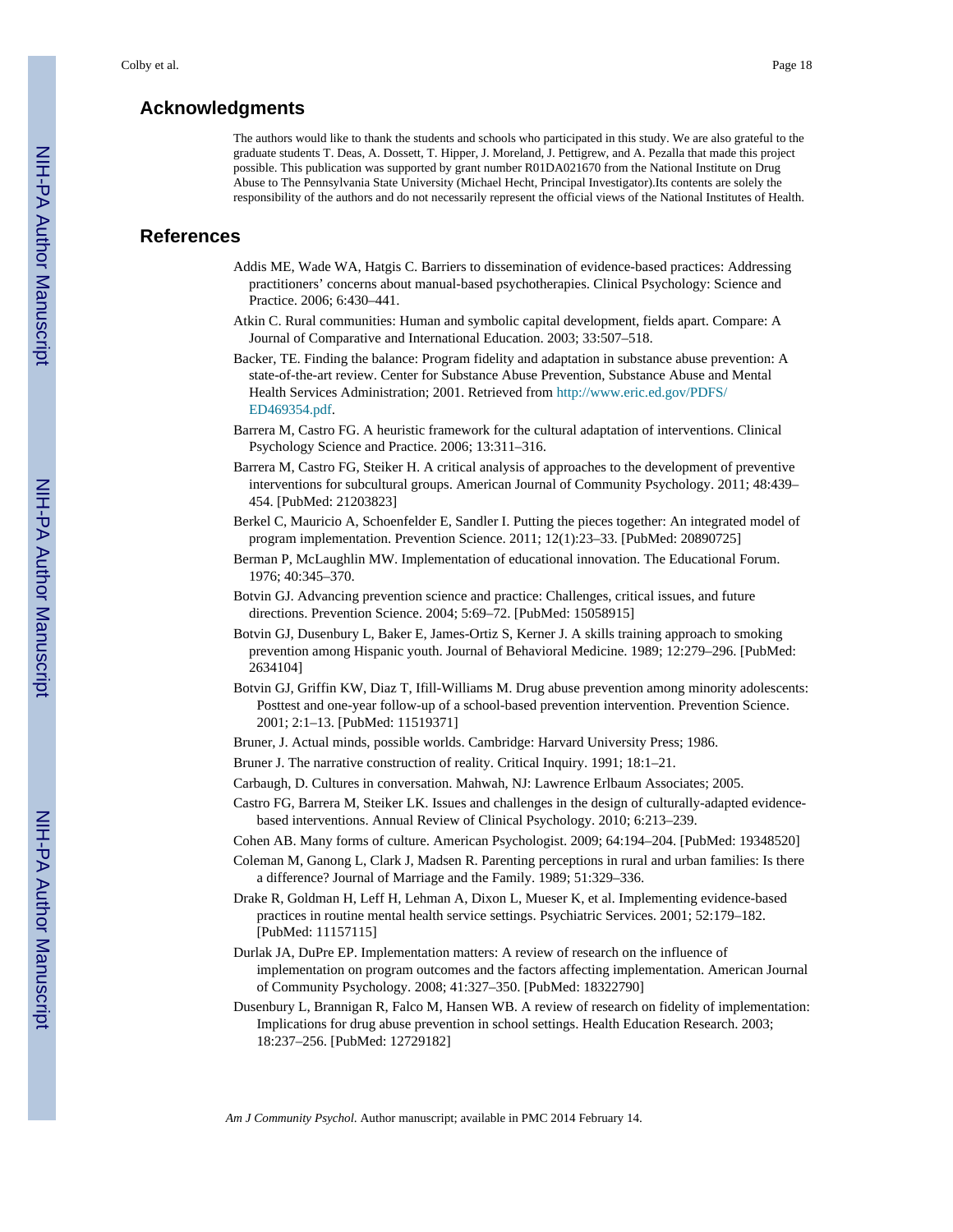- Dusenbury L, Hansen WB, Jackson-Newsom J, Pittman DS, Wilson CV, Nelson-Simley K, et al. Coaching to enhance quality of implementation in prevention. Health Education. 2010; 110:43–60. [PubMed: 22022672]
- Eacott C, Sonn C. Beyond education and employment: exploring youth experiences of their communities, place attachment and reasons for migration. Rural Society. 2006; 16:199–214.
- Elliot DS, Mihalic S. Issues in disseminating and replicating effective prevention programs. Prevention Science. 2004; 5:47–53. [PubMed: 15058912]
- Fisher, W. Human communication as narration: Toward a philosophy of reason, value, and action. Columbia, SC: University of South Carolina Press; 1987.
- Fixsen, DL.; Naoom, SF.; Blase, KA.; Friedman, RM.; Wallace, F. Implementation research: A synthesis of the literature. Tampa, FL: University of South Florida, Louis de la Parte Florida Mental Health Institute; 2005. The National Implementation Research Network (FMHI Publication #231), 2005. Retrieved from [http://nirn.fmhi.usf.edu/resources/publications/](http://nirn.fmhi.usf.edu/resources/publications/Monograph/pdf/monograph_full.pdf) [Monograph/pdf/monograph\\_full.pdf](http://nirn.fmhi.usf.edu/resources/publications/Monograph/pdf/monograph_full.pdf).
- Flaspohler P, Duffy J, Wandersman A, Stillman L, Maras MA. Unpacking prevention capacity: An intersection of research-to-practice models and community-centered models. American Journal of Community Psychology. 2008; 41:182–196. [PubMed: 18307028]
- Gamm, LD.; Castillo, G.; Pittman, S. Access to quality health services in rural areas: Primary care. In: Gamm, LD.; Hutchison, LL.; Dabney, BJ.; Dorsey, A., editors. Rural healthy people 2010: A companion document to healthy people 2010. Vol. Vol. 1. College Station, TX: The Texas A&M University System Health Science Center, School of Rural Public Health, Southwest Rural Health Research Center; 2003. p. 45-51.
- Gfroerer JC, Larson SL, Colliver JD. Epidemiology and etiology of drug abuse: Drug use patterns and trends in rural communities. The Journal of Rural Health. 2007; 23:10–15. [PubMed: 18237319]
- Glasgow, N.; Wright Morton, L.; Johnson, NE. Critical issues in rural health. Ames, IA: Blackwell Publishing; 2004.
- Gosin M, Marsiglia FF, Hecht ML. *Keepin*' *it REAL*: A drug resistance curriculum tailored to the strengths and needs of pre-adolescents of the Southwest. The Journal of Drug Education. 2003; 33(2):119–142.
- Green, J. Cultural awareness in human services: A multiethnic approach. 3rd ed.. Boston, MA: Allyn and Bacon; 1999.
- Greenberg MT. Current and future challenges in school-based prevention: The researcher perspective. Prevention Science. 2004; 5:5–13. [PubMed: 15058907]
- Greene K. The Theory of Active Involvement: Processes underlying interventions that engage adolescents in message planning and/or production. Health Communication. (in press).
- Griner D, Smith TB. Culturally adapted mental health interventions: A metaanalytic review. Psychotherapy: Theory, Research, Practice, Training. 2006; 43:531–548.
- Hansen WB, Graham JW, Wolkenstein BH, Rohrbach LA. Program integrity as a moderator of prevention program effectiveness: Results for fifth grade students in the adolescent alcohol prevention trial. Journal of Studies on Alcohol. 1991; 52:568–579. [PubMed: 1758184]
- Haynes, A.; Smedley, BD. The unequal burden of cancer: An assessment of NIH research and programs for ethnic minorities and the medically underserved. Washington, DC: National Academies Press; 1999.
- Hecht ML, Corman S, Miller-Rassulo M. Evaluation of the drug resistance project: A comparison of film vs. live performance. Health Communication. 1993; 5:75–88.
- Hecht ML, Graham JW, Elek E. The drug resistance strategies intervention: Program effects on substance use. Health Communication. 2006; 20:267–276. [PubMed: 17137418]
- Hecht, ML.; Jackson, RL.; Ribeau, S. African American communication: Exploring identity and culture. Mahwah, NJ: Lawrence Erlbaum Associate; 2003a.
- Hecht ML, Krieger JK. The principle of cultural grounding in school-based substance use prevention: The drug resistance strategies project. Journal of Language and Social Psychology. 2006; 25:301– 319.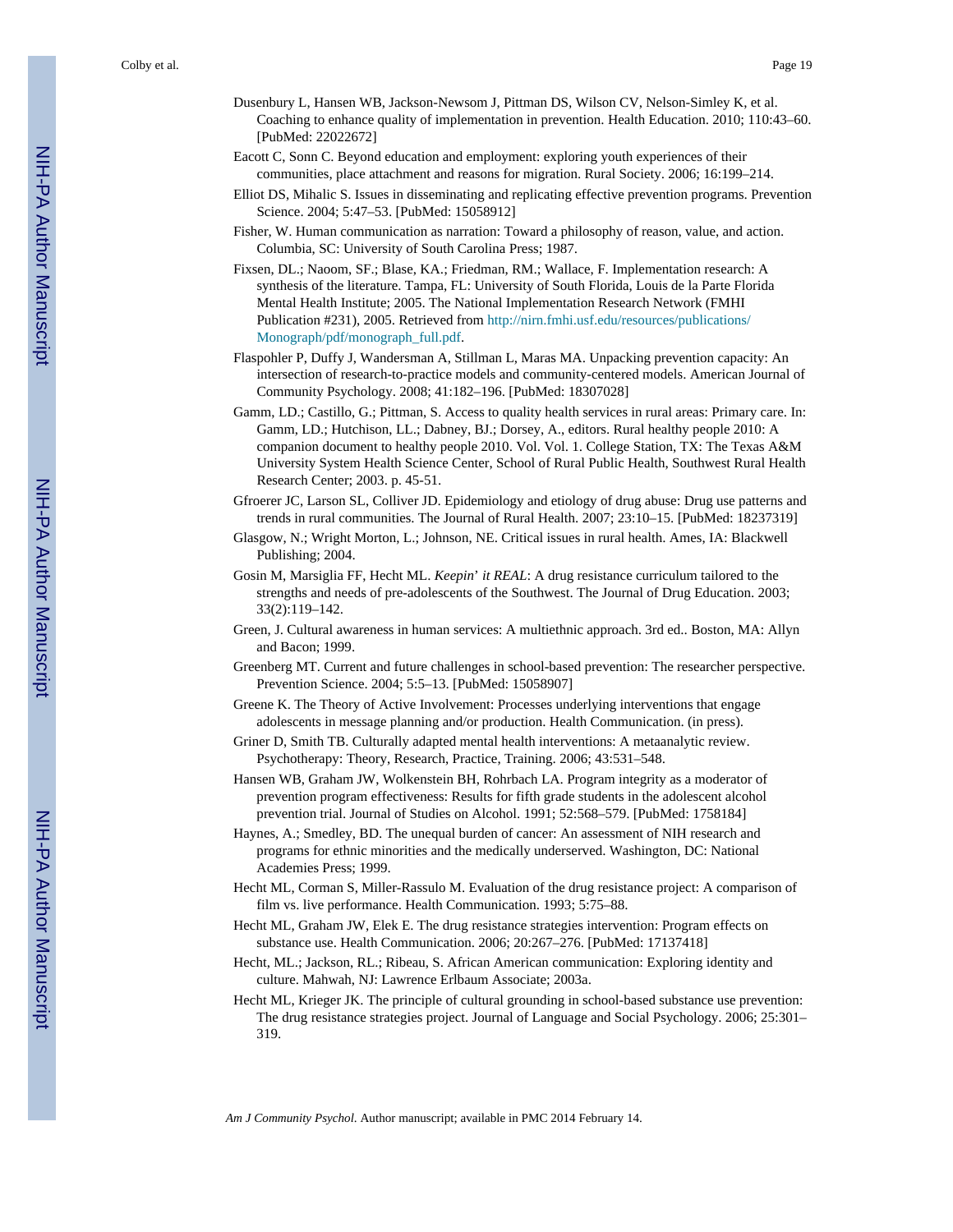- Hecht ML, Marsiglia FF, Elek E, Wagstaff DA, Kulis S, Dustman P, et al. Culturally-grounded substance use prevention: An evaluation of the *keepin*' *it R.E.A.L*. curriculum. Prevention Science. 2003b; 4:233–248. [PubMed: 14598996]
- Hecht, ML.; Miller-Day, M. The drug resistance strategies project: Using narrative theory to enhance adolescents' communication competence. In: Frey, L.; Cissna, K., editors. Routledge handbook of applied communication. New York, NY: Routledge; 2009. p. 535-557.
- Hecht ML, Miller-Day M. "Applied" aspects of the drug resistance strategies project. Journal of Applied Communication Research. 2010; 38:215–229. [PubMed: 20711485]
- Hecht ML, Ribeau S, Sedano MV. A Mexican American perspective on interethnic communication. International Journal of Intercultural Relations. 1990; 14:31–55.
- Heller PL, Quesadea GM, Harvey DL, Warner LG. Familism in rural and urban America: Critique and reconceptualization of a construct. Rural Sociology. 1981; 46:446–464.
- Hill LG, Maucione K, Hood B. A focused approach to assessing program fidelity. Prevention Science. 2007; 8:25–34. [PubMed: 16967341]
- Hoagwood K, Burns BJ, Kiser L, Ringeisen H, Schoenwald SK. Evidence-based practice in child and adolescent mental health services. Psychiatric Services. 2001; 52:1179–1189. [PubMed: 11533391]
- Hohenemser LK, Marshall BD. Utilizing a youth development framework to establish and maintain a youth advisory committee. Health Promotion Practice. 2002; 3:155–165.
- Hohmann AA, Shear MK. Community-based intervention research: Coping with the "noise" of real life in study design. American Journal of Psychiatry. 2002; 159:201–207. [PubMed: 11823259]
- Hutchison L, Blakely C. Substance abuse trends in rural areas: A literature review. Rural Healthy People 2010: A companion document to Healthy People 2010. 2003 Retrieved from [http://](http://www.srph.tamhsc.edu/centers/rhp2010/11Volume2substanceabuse.pdf) [www.srph.tamhsc.edu/centers/rhp2010/11Volume2substanceabuse.pdf](http://www.srph.tamhsc.edu/centers/rhp2010/11Volume2substanceabuse.pdf).
- Johnson K, Hays C, Center H, Daley C. Building capacity and sustainable prevention innovations: a sustainability planning model. Evaluation and Program Planning. 2004; 27:135–149.
- Johnston LD, O'Malley PM, Bachman JG, Schulenberg JE. Monitoring the future national results on adolescent drug use: Overview of key findings, 2008. 2009 (NIH publication no. 09-7401). Retrieved from [http://www.monitoringthefuture.org/pubs/monographs/overview2008.pdf.](http://www.monitoringthefuture.org/pubs/monographs/overview2008.pdf)
- Kannapel PJ, DeYoung AJ. The rural school problem in 1999: A review and critique of the literature. Journal of Research in Rural Education. 1999; 15:67–79.
- Keefe, SE. Appalachian family ties. In: Keefe, SE., editor. Appalachia's children: The challenge of mental health. Lexington, KY: The University Press of Kentucky; 1988. p. 24-35.
- Kelly KJ, Comello MLG, Edwards RW. Attitudes of rural middle school youth toward alcohol, tobacco, drugs, and violence. The Rural Educator. 2004; 25:19–24.
- Komro KA, Perry C, Veblen-Mortenson S, Bosma LM, Dudovitz BS, Williams CL, et al. Brief report: The adaptation of project Northland for urban youth. Journal of Pediatric Psychology. 2004; 29:457–466. [PubMed: 15277588]
- Komro KA, Perry CL, Veblen-Mortenson S, Farbakhsh K, Toomey TL, Stigler MH, et al. Outcomes from a randomized controlled trial of a multi-component alcohol use preventive intervention for urban youth: Project Northland Chicago. Addiction. 2008; 103:606–618. [PubMed: 18261193]
- Kreuter MW, Bernhardt JM. Reframing the dissemination challenge: A marketing and distribution perspective. American Journal of Public Health. 2009; 99:2123–2127. [PubMed: 19833993]
- Kreuter MW, Lukwago SN, Bucholtz DC, Clark EM, Sanders-Thompson V. Achieving cultural appropriateness in health promotion programs: Targeted and tailored approaches. Heath Education and Behavior. 2003; 30:133.
- Lambert D, Gale JA, Hartley D. Substance abuse by youth and young adults in rural America. Journal of Rural Health. 2008; 24:221–228. [PubMed: 18643798]
- Lee SJ, Altschul I, Mowbray CT. Using planned adaptation to implement evidence-based programs with new populations. American Journal of Community Psychology. 2008; 41(3-4):290-303. [PubMed: 18307029]
- Lee JK, Hecht ML, Miller-Day M, Elek E. Evaluating mediated perception of narrative health messages: The perception of narrative performance scale. Communication Methods and Measures. 2011; 5:126–145. [PubMed: 21822459]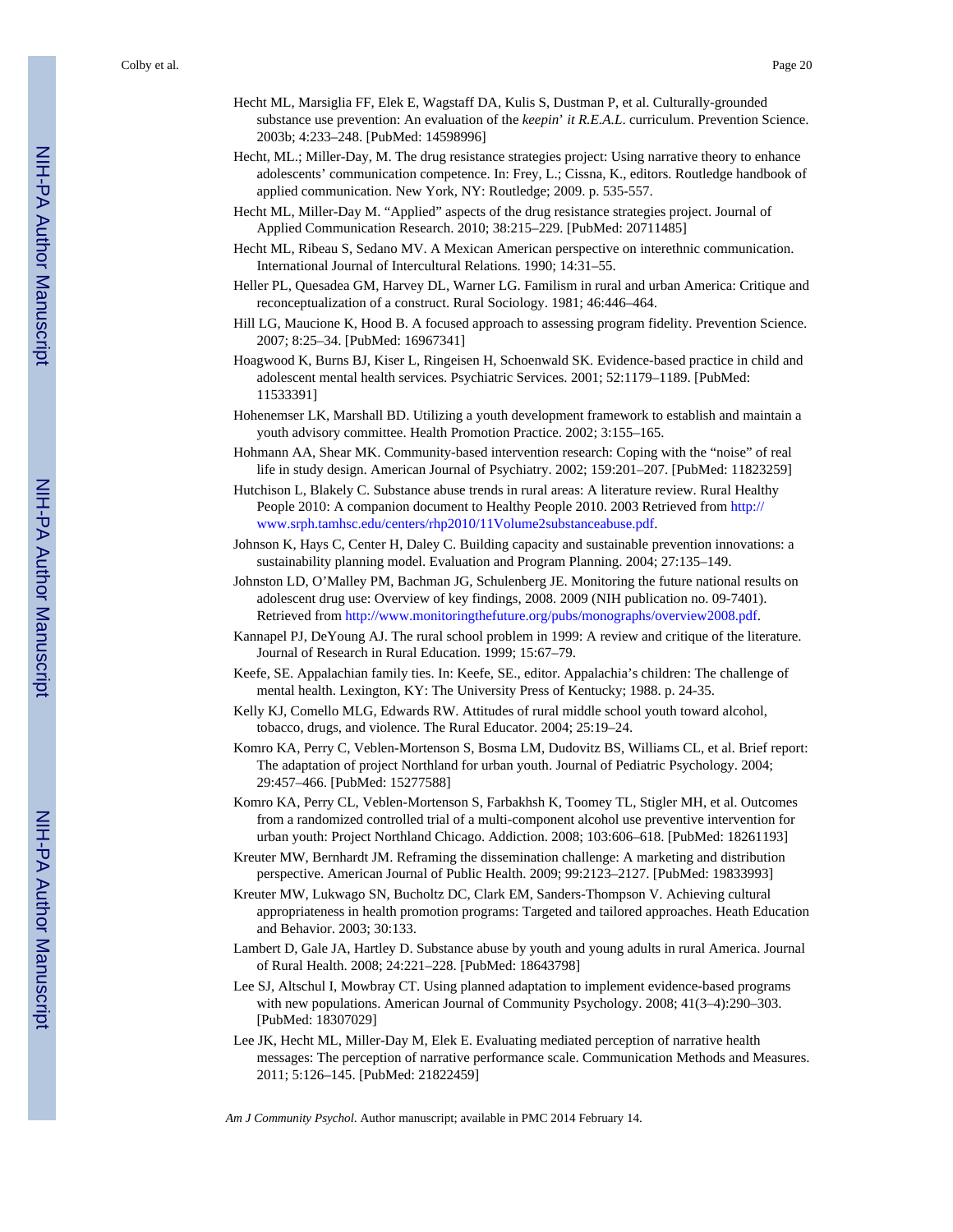- Miller, MA.; Alberts, JK.; Hecht, ML.; Trost, M.; Krizek, RL. Adolescent relationships and drug use. Mahwah, NJ: Lawrence Erlbaum Associates; 2000.
- Miller-Day M, Hecht ML. Narrative means to preventative ends: A narrative engagement approach to adolescent substance use prevention. Health Communication. (in press).
- Moon DG, Hecht ML, Jackson KM, Spellers R. Ethnic and gender differences and similarities in adolescent drug use and the drug resistance process. Substance Use and Misuse. 1999; 34:1059– 1083. [PubMed: 10359222]
- Moore JE, Bumbarger BK, Rhoades BL. Examining adaptations of evidence-based programs in natural contexts. Journal of Primary Prevention. (under review).
- Morgan, DL. Focus groups as qualitative research. Thousand Oaks, CA: Sage; 1996.
- National Rural Health Research Center (NRHRC). Research opportunities for Rural Health Research Centers and State Offices of Rural Health. Washington, DC: 2001.
- Oetting, ER.; Edwards, RW.; Kelly, K.; Beauvais, F. Risk and protective factors for drug use among rural American youth. In: Robertson, EB.; Sloboda, Z.; Boyd, GM.; Beatty, L.; Kozel, NJ., editors. Rural substance abuse: State of knowledge and issues. Washington, DC: U.S. Government Printing Office; 1997. p. 90-130.NIDA research monograph no. 168.
- Pande RP, Yazbek AS. What's in a country average? Wealth, gender, and regional inequalities in immunization in India. Social Science and Medicine. 2003; 57:2075–2088. [PubMed: 14512239]
- Pentz MA. Form follows function: Designs for prevention defectiveness and diffusion research. Prevention Science. 2004; 5:23–29. [PubMed: 15058909]
- Pettigrew J, Miller-Day M, Krieger J, Hecht ML. Alcohol and other drug resistance strategies employed by rural adolescents. Journal of Applied Communication Research. 2011; 39:103–122. [PubMed: 21552345]
- Pettigrew J, Miller-Day M, Krieger J, Hecht ML. The rural context of illicit substance offers: A study of appalachian rural adolescents. Journal of Adolescent Research. 2012; 27
- Philipsen, G. Speaking culturally: Explorations in social communication. Albany, NY: State University of New York; 1992.
- Philipsen, G. Speech codes theory and traces of culture in interpersonal communication. In: Baxter, L.; Braithwaite, D., editors. Engaging theories in interpersonal communication. Los Angeles, CA: Sage Publications; 2008. p. 269-280.
- Polkinghorne, DE. Narrative knowing and the human sciences. Albany, NY: SUNY Press; 1988.
- Polkinghorne, DE. Narrative knowing and the study of lives. In: Birren, JE., et al., editors. Aging and biography: Explorations in adult development. New York: Springer; 1996. p. E77-E99.
- Pretty G, Bramston P, Patrick J, Pannach W. The relevance of community sentiments to Australian rural youth's intention to stay in their home. American Behavioural Scientist. 2006; 50:1–5.
- Pruitt LR. The forgotten fifth: Rural youth and substance abuse. Stanford Law and Policy Review. 2009; 20:259–304.
- Resnicow K, Baronowski T, Ahluwalia JS, Braithwaite RL. Cultural sensitivity in public health: Defined and demystified. Ethnicity and Disease. 1999; 9:10–21. [PubMed: 10355471]
- Ringwalt CL, Ennett S, Vincus A, Simons-Rudolph A. Students' special needs and problems as reasons for the adaptation of substance abuse prevention curricula in the nation's middle schools. Prevention Science. 2004a; 5:197–206. [PubMed: 15470939]
- Ringwalt CL, Ennett S, Vincus A, Thorne J, Rohrbach LA, Simons-Rudolph A. The prevalence of effective substance use prevention curricula in U.S. middle schools. Prevention Science. 2000; 3:257–265. [PubMed: 12458764]
- Ringwalt CL, Vincus A, Ennett S, Johnson R, Rohrbach LA. Reasons for teachers' adaptation of substance use prevention curricula in schools with non-White student populations. Prevention Science. 2004b; 5:61–67. [PubMed: 15058914]
- Roberto AJ, Krieger JK, Beam MA. Enhancing web-based kidney disease prevention messages for Hispanics using targeting and tailoring. Journal of Health Communication. 2009; 14:525–540. [PubMed: 19731125]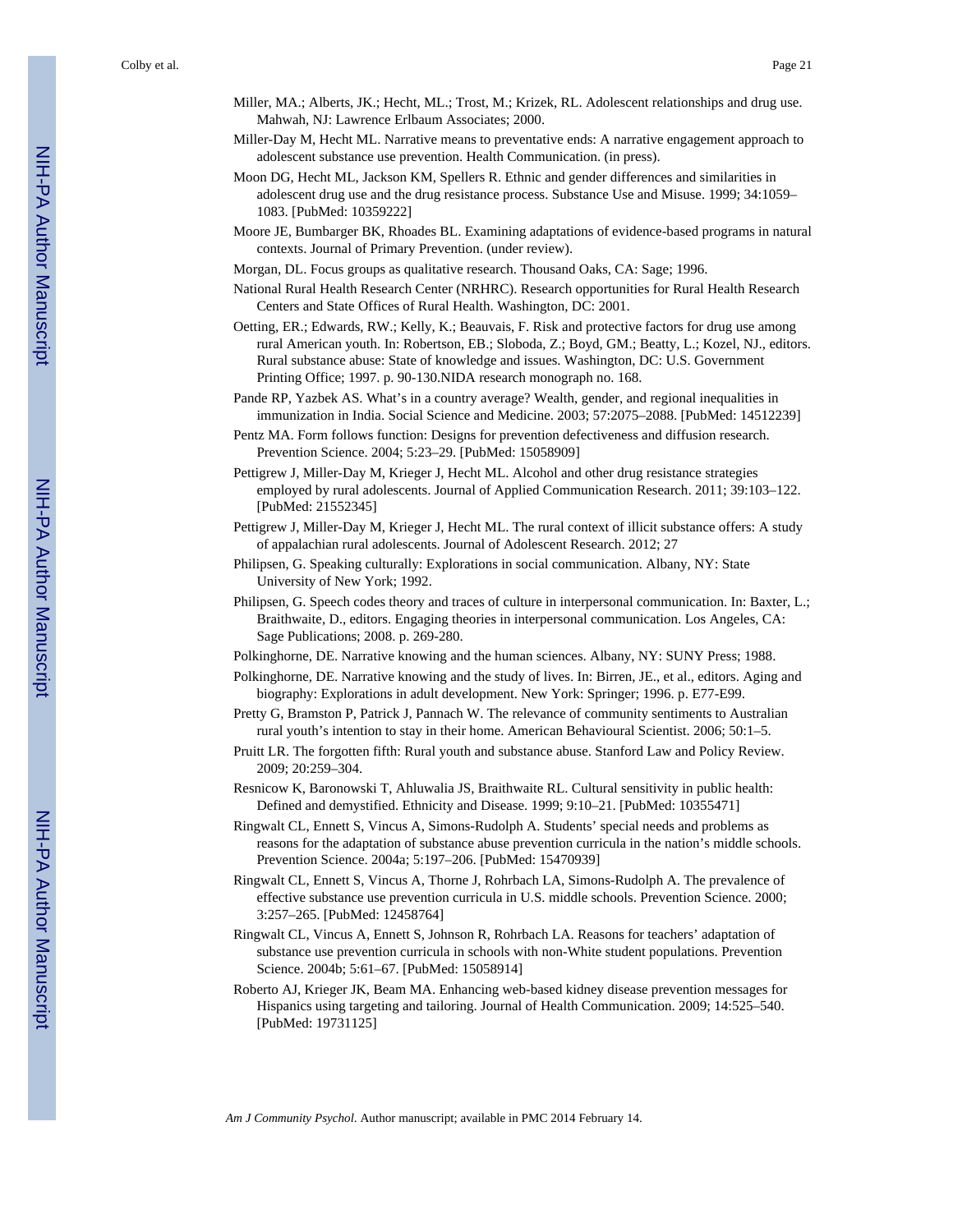Roehrich L, Meil W, Simansky J, Davis W, Dunne R. Substance abuse in rural Pennsylvania: Present and future. Center for Rural Pennsylvania. 2007 Retrieved from: [http://www.rural.palegislature.us/](http://www.rural.palegislature.us/substance_abuse07.pdf) [substance\\_abuse07.pdf](http://www.rural.palegislature.us/substance_abuse07.pdf).

Rogers, EM. Diffusion of innovations. 5th ed.. New York, NY: The Free Press; 2003.

- Rotheram-Borus MJ, Duan N. Next generation of preventive interventions. Journal of the American Academy of Child and Adolescent Psychiatry. 2003; 42:518–526. [PubMed: 12707555]
- Sandler I, Ostrom A, Bitner MJ, Ayers TS, Wolchik S, Daniels V. Developing effective prevention services for the real world: A prevention service development model. American Journal of Community Psychology. 2005; 35:127–142. [PubMed: 15909790]
- Schensul JJ. Community, culture and sustainability in multilevel dynamic systems intervention science. American Journal of Community Psychology. 2009; 43:241–256. [PubMed: 19387824]
- Spitzberg, BH.; Cupach, WR. Interpersonal communication competence. Beverly Hills, CA: Sage; 1984.
- Spoth R, Goldberg C, Neppl T, Trudeau L, Ramisetty-Mikler S. Rural-urban differences in the distribution of parent-reported risk factors for substance use among young adolescents. Journal of Substance Abuse. 2001; 14:609–623. [PubMed: 11775086]
- Sussman, S. Prevention of adolescent alcohol problems in special populations. In: Galanter, M., editor. Recent developments in alcoholism. Vol. Vol. 17. Springer; 2005. p. 225-253.
- Tebes. Community psychology, diversity, and the many forms of culture. American Psychologist. 2010; 65:58–59. [PubMed: 20063917]
- Tobler NS, Roona MR, Ochshorn P, Marshall DG, Streke AV, Stackpole KM. School-based adolescent drug prevention programs: 1998 meta-analysis. Journal of Primary Prevention. 2000; 20:275–336.
- Trickett EJ. A future for community psychology: The contexts of diversity and the diversity of contexts. American Journal of Community Psychology. 1996; 24:209–234.
- Trickett EJ. From "Water Boiling in a Peruvian Town" to "Letting Them Die": Culture, community intervention, and the metabolic balance between patience and zeal. American Journal of Community Psychology. 2011; 47:58–68. [PubMed: 21063767]
- Trickett EJ, Beehler S, Deutsch C, Green LW, Hawe P, McLeroy K, et al. Advancing the science of community-level interventions. American Journal of Public Health. 2011; 101:1410–1419. [PubMed: 21680923]
- Trickett EJ, Schensul JJ. Summary comments: Multilevel community based culturally situated interventions. American Journal of Community Psychology. 2009; 43:377–381. [PubMed: 19326207]
- Healthcare in rural America, OTA-H-434. Washington, DC: U.S. Government Printing Office; 1990. United States Congress, Office of Technology Assessment.
- The health consequences of smoking: A report of the Surgeon General. Atlanta, GA: Department of Health and Human Services, Center for Disease Control and Prevention, National Center for Chronic Disease Prevention and Health Promotion, Office on Smoking and Health; 2004. United States Department of Health and Human Services.
- Van Dis J. Where we live: Health care in rural vs. urban America. The Journal of the American Medical Association. 2002; 287:108.
- Wandersman A, Duffy J, Flaspohler P, Noonan R, Lubell K, Stillman L, et al. Bridging the gap between prevention research and practice: The interactive systems framework for dissemination and implementation. American Journal of Community Psychology. 2008; 37:171–181. [PubMed: 18302018]
- Warren JR, Hecht ML, Wagstaff DA, Elek E, Ndiaye K, Dustman P, et al. Communicating prevention: The effects of the *keepin*' *it REAL* classroom videotapes and televised PSAs on middle-school students' substance use. Journal of Applied Communication Research. 2006; 34:209–227.
- Wilson SW, Henry SW, Peterson GW. Life satisfaction among low-income, rural youth from Appalachia. Journal of Adolescence. 1997; 20:443–459. [PubMed: 9268418]
- Zollinger TW, Saywell RM, Overgaard AD, Przybylski MJ, Dutta-Bergman M. Antitobacco media awareness of rural youth compared to suburban and urban youth in Indiana. Journal of Rural Health. 2006; 22:119–123. [PubMed: 16606422]